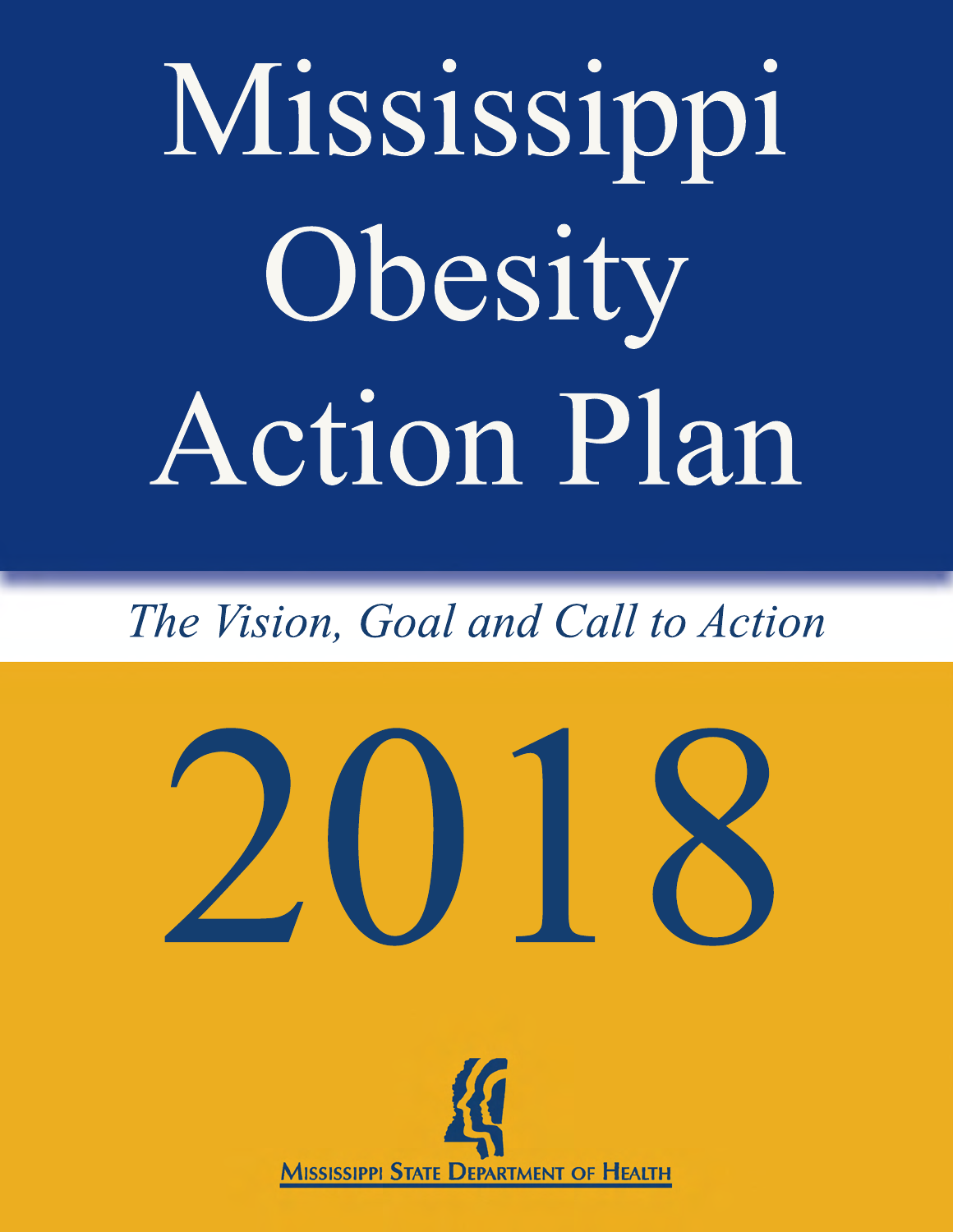This plan was developed in accordance with MS Code § 41-3-201 (2014), which mandates the submission of an Annual Obesity Action Plan by the Mississippi State Department of Health.

Suggested Citation:

Tiffani Grant, MS, RDN, LD; LaTonya Lott, DrPH, MS, MPH; Joseph S. Miller, MS, MPH; JaLysia Roberts, MPH; Victor Sutton, PhD, MPPA; Lei Zhang, PhD, MBA, Mississippi Obesity Action Plan, the Office of Preventive Health and the Office of Health Data & Research. Mississippi State Department of Health, Jackson, MS, February 2018.

For further information about this report please contact: Tiffani L. Grant, MS, RDN, LD Mississippi State Department of Health Office of Preventive Health 715 S. Pear Orchard Road Ridgeland, MS 39157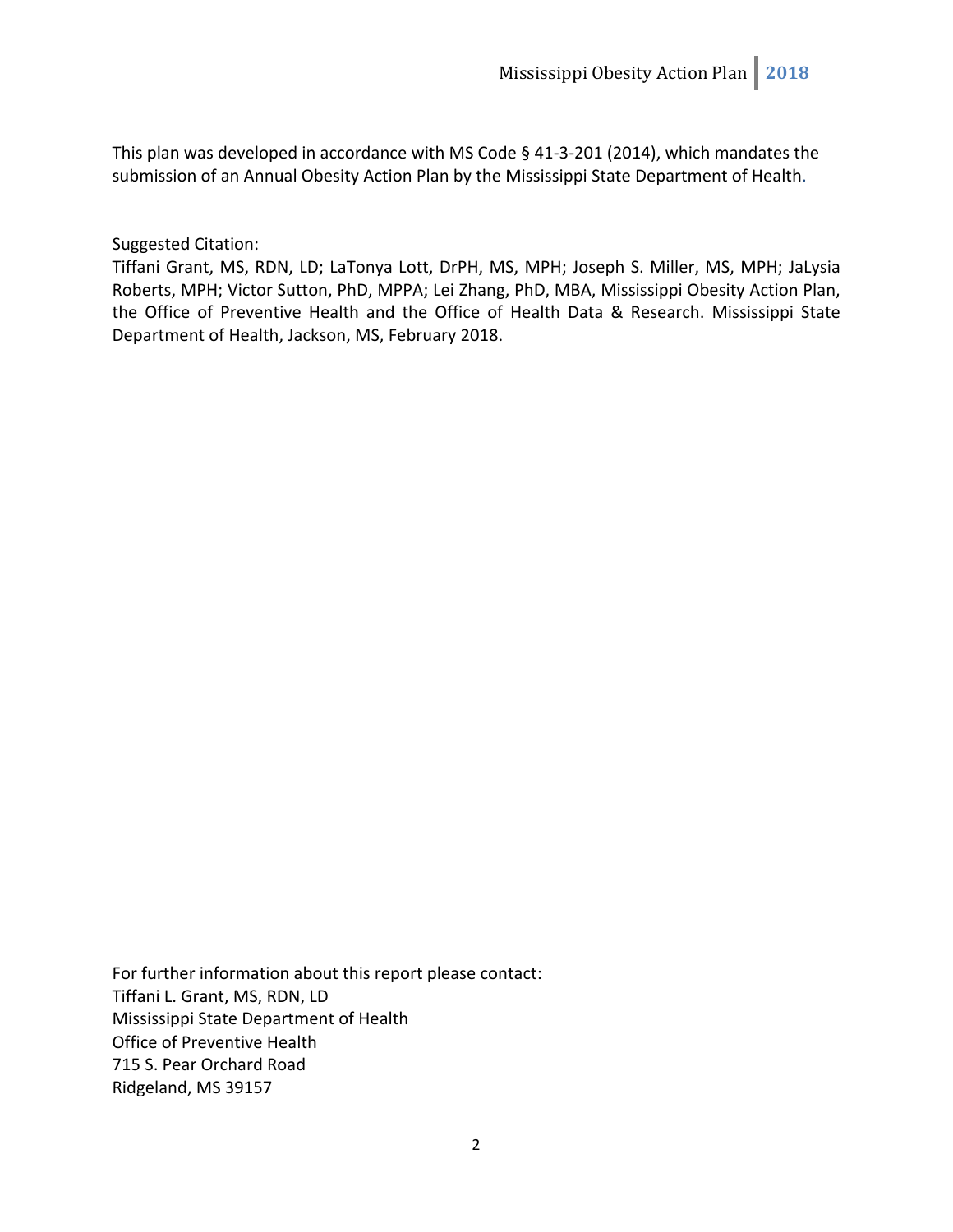Email: Tiffani.grant@msdh.ms.gov Phone: (601) 206-1559

## **STRATEGIC PLAN**

The Strategic Plan includes action plan objectives, vision, mission, and purpose of the Obesity Action Plan. It serves as a roadmap for the development, planning, and implementation of obesity prevention strategies.

## **ACTION PLAN OBJECTIVES**



**Vision:** We envision all Mississippians having equal opportunity to live happy and healthy lives.

**Mission:** Reduce the stigma and prevalence of obesity in Mississippi.

**Purpose:** The purpose of the plan is to increase obesity awareness and efforts with the hopes of increased partnerships and innovative solutions and create a collaborative impact to sustain statewide efforts.

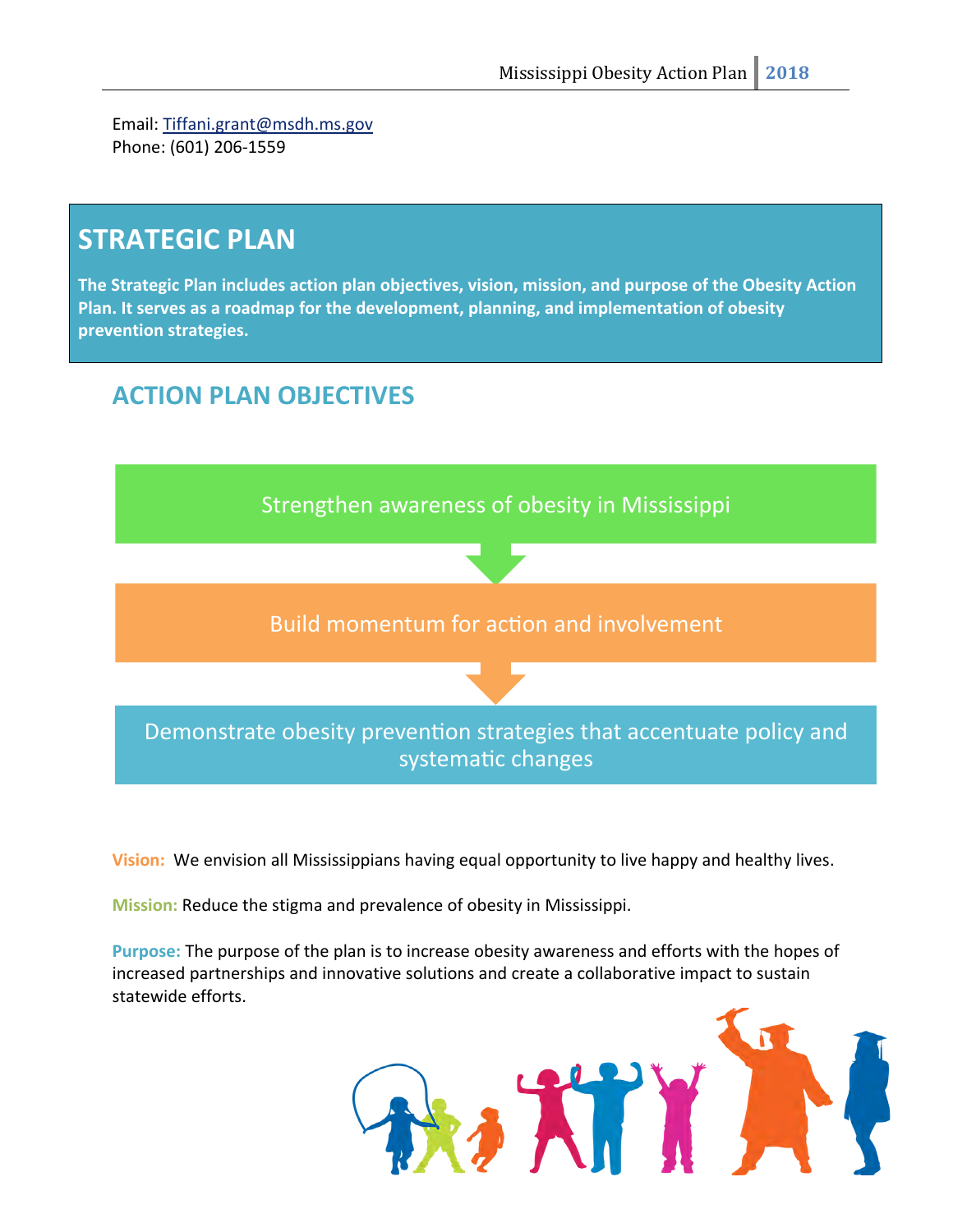

The Mississippi Obesity Action Plan calls for every Mississippian to take a stand and join the movement through policy and systematic change to prevent obesity and sustain the efforts for generations to come. Every person working at any domain level is encouraged to be a part of the obesity prevention effort because it takes everyone to make a difference and see the desired change and impact. Government officials, communities, healthcare workers, and coalitions have been specifically targeted for the purposes of greater influence to meet each action plan objective and strategy and gain a stronger partnership base. It is our goal to create a movement for change because just like the puzzle, we all play a significant role in combating the obesity epidemic in our state. The Mississippi Obesity Action Plan calls for a collaborative effort. 

4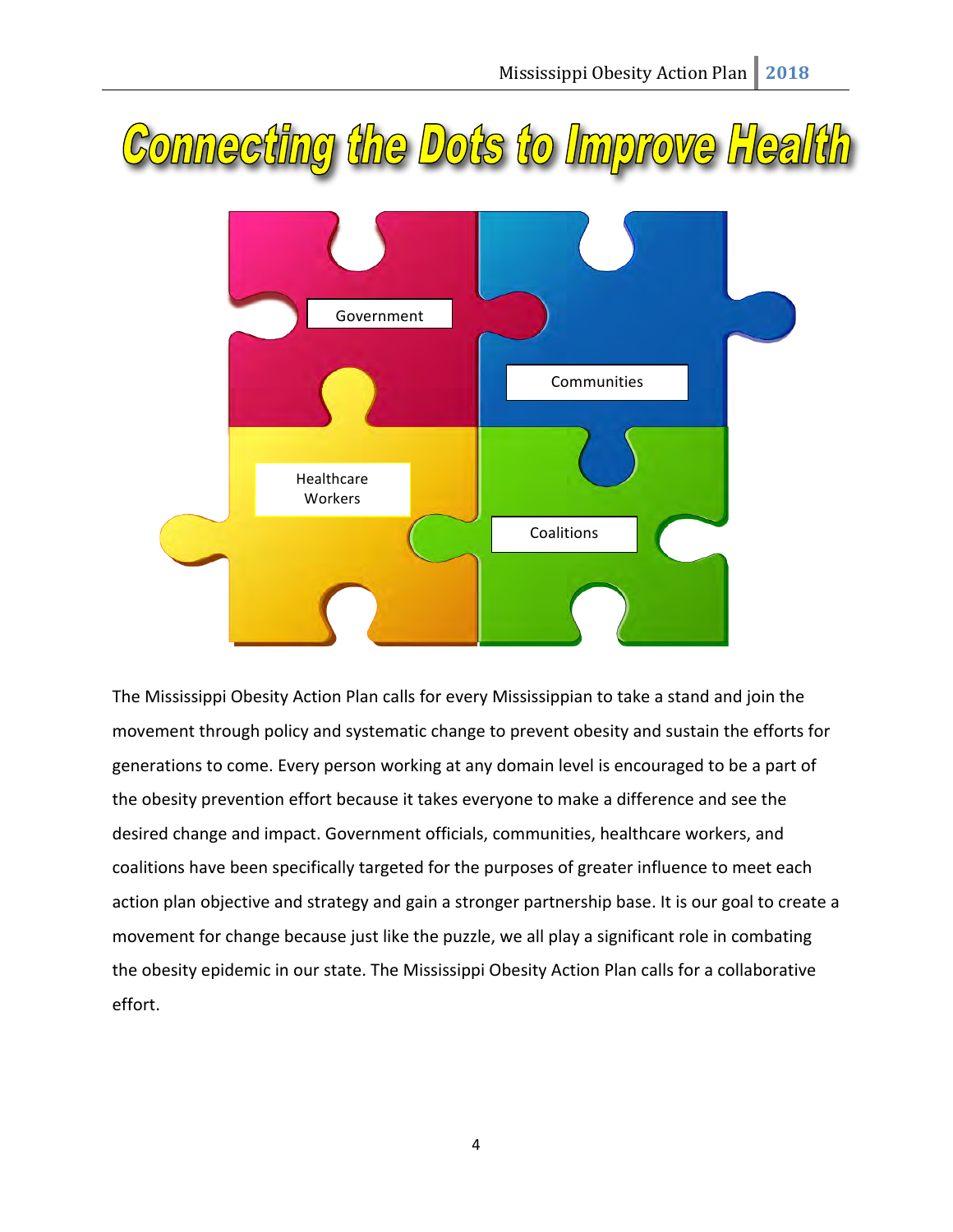## The Public Health Challenge



#### **A. The Scope of Obesity in Mississippi**

According to the Centers for Disease Control and Prevention (CDC), more than half of all Americans live with a preventable chronic disease and many such diseases are related to obesity, poor nutrition and physical inactivity. Mississippi (MS) at 37.3% has the second highest rate of adult obesity in the nation preceded by West Virginia (37.7%) (Behavioral Risk Factor Surveillance System (BRFSS), 2016). Adult obesity in MS has increased dramatically, up from 23.7% in 2000 and from 15.0% in 1990; and is expected to increase significantly in the next 20 years (State of Obesity: Better Policies for a Healthier America, Aug 2017). *F* as in Fat: How *Obesity Threatens America's Future,* a report from Trust for America's Health and the Robert Wood Johnson Foundation, suggests MS's obesity rate could reach 66.7% by 2030 (2012).

According to the 2015 BRFSS survey, many MS adults are overweight or obese and are not practicing healthy behaviors. Figure 1 demonstrates risk factors and their comparisons between MS and the U.S. for obesity.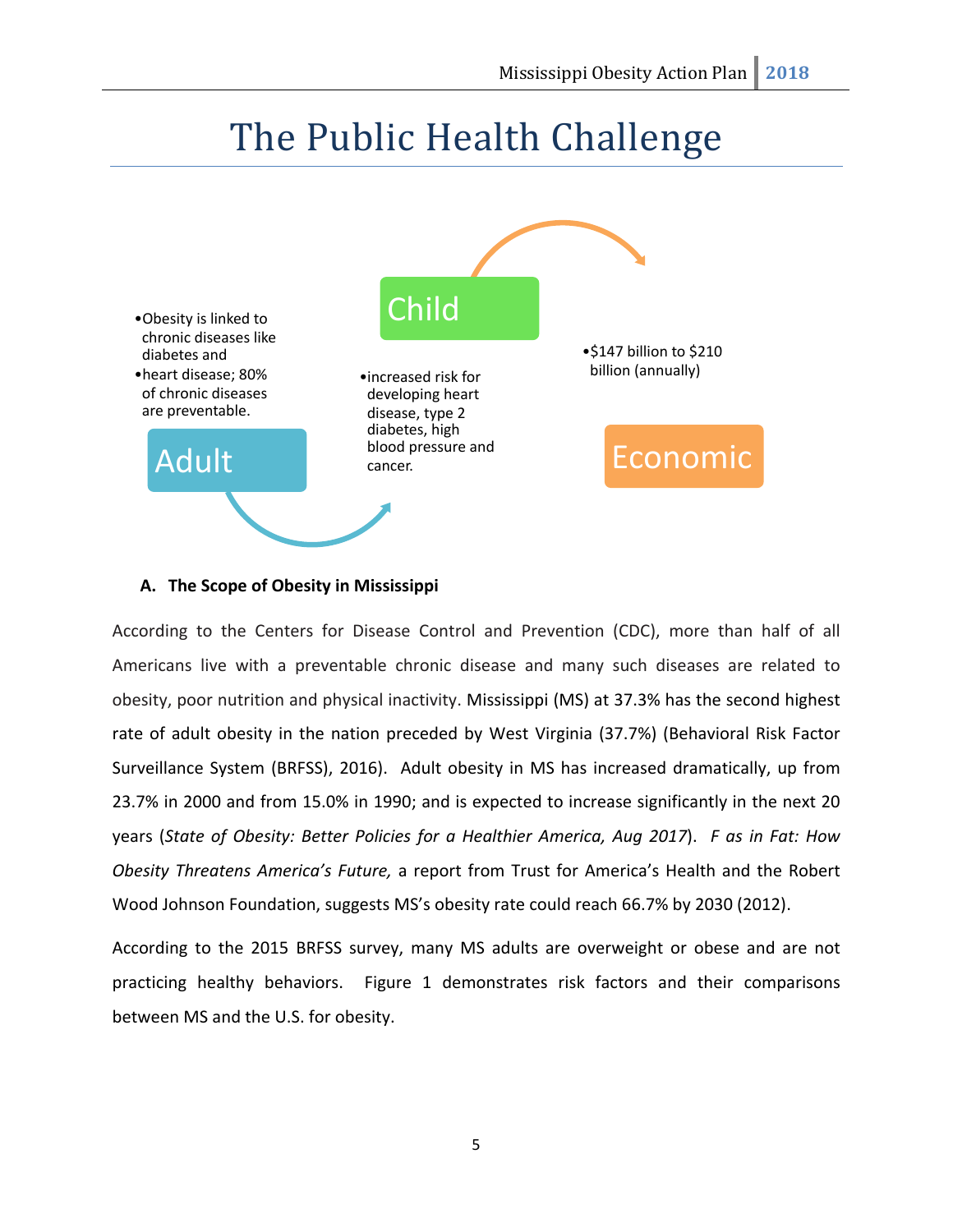

### **Figure 1: Mississippi and United States Adult Prevalence Comparisons of Obesity Risk Factors, BRFSS, 2015**

#### *Source: 2015 Mississippi BRFSS*

Obesity in MS affects children (ages 2 to 5 years) and youth (ages 6 to 17 years). However, MS does not have a statewide data monitoring system to track overall population trends in childhood obesity. In 2015, data from the Supplemental Nutrition Program for Women, Infants and Children (WIC) showed the prevalence of obesity in children aged 2 to 5 years is a staggering 31.1%. The Child and Youth Prevalence of Obesity Surveys (CAYPOS, 2015) also revealed that over 40% of school-aged children and youth in MS are either overweight or obese. Table 1 describes the obesity epidemic among this population.

| Table 1: Prevalence of Overweight and Obese Students from Kindergarten to 12th Grade, |
|---------------------------------------------------------------------------------------|
| Mississippi 2015                                                                      |

|                                               | All Grades (K-12) | <b>Elementary (K-5)</b> | <b>Middle School</b><br>$(6-8)$ | <b>High School</b><br>$(9-12)$ |
|-----------------------------------------------|-------------------|-------------------------|---------------------------------|--------------------------------|
| % Overweight                                  | 18.2              | 17.8                    | 18.8                            | 18.5                           |
| % Obese                                       | 25.2              | 22.6                    | 27.3                            | 28.2                           |
| % Overweight or<br><b>Obese</b><br>(Combined) | 43.4              | 40.4                    | 46.1                            | 46.7                           |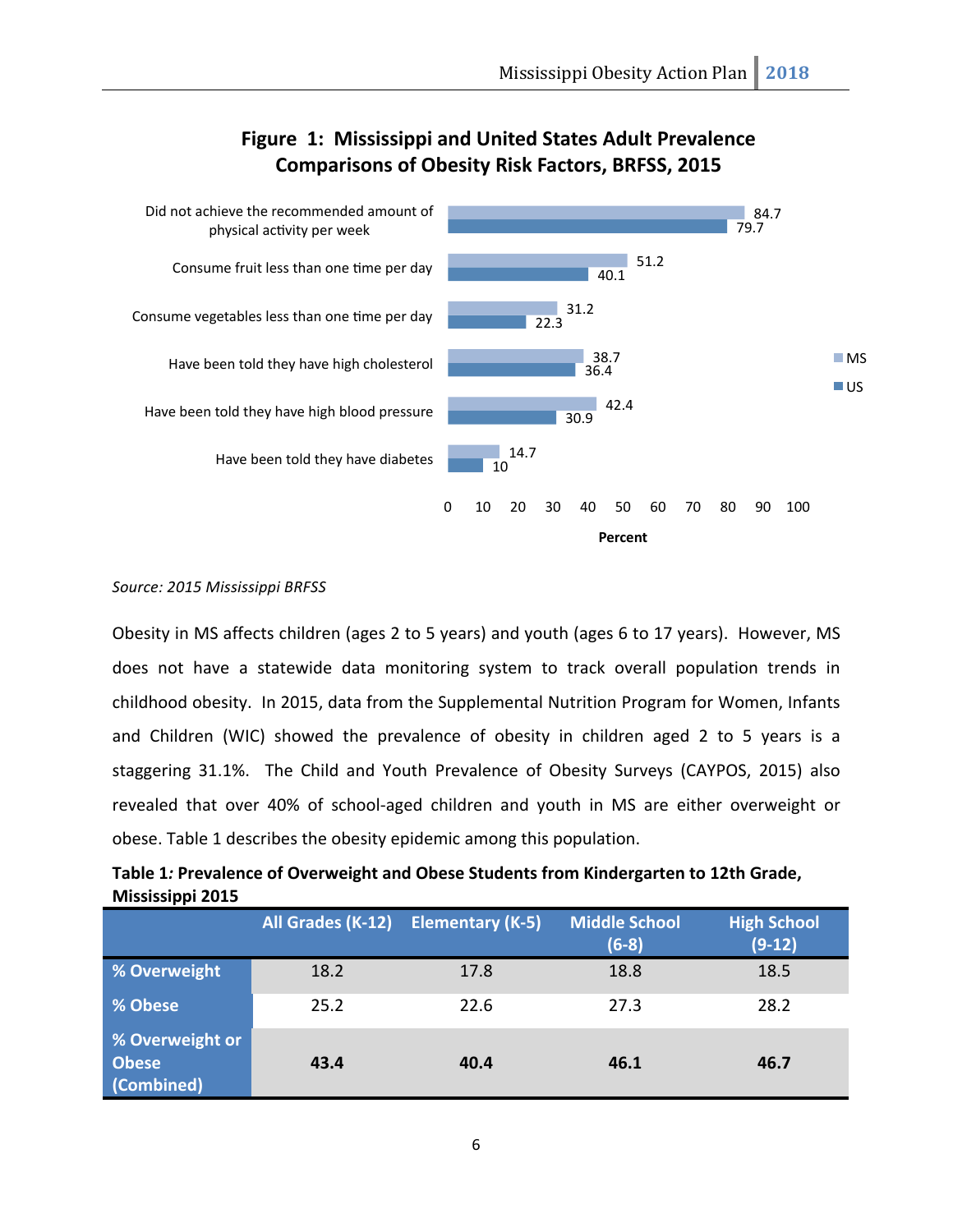High rates of obesity cause great concern because overweight/obese children and youth have an increased likelihood of becoming overweight/obese adults. The 2015 Youth Risk Behavior Surveillance System (YRBSS) reveals that younger Mississippians are engaging in unhealthy lifestyles. The prevalence of obesity risk behaviors among the youth influences the widespread obesity and chronic conditions within the adult population. Figure 2 demonstrates the prevalence of unhealthy behaviors among the youth in MS.



Figure 2: Mississippi and United States Youth Prevalence Comparisons of **Obesity Risk Factors, YRBSS, 2015** 

Overweight and obese children are at an increased risk for developing heart disease, type 2 diabetes, high blood pressure and cancer. Additionally, they suffer disproportionately from health conditions such as sleep apnea, asthma, and psychosocial effects' including decreased self esteem, negative body image and depression (*National Conference of State Legislatures*, *Childhood Obesity Legislation,* 2013). According to the *Still Too Fat Fight* report, childhood obesity is a national security issue, with 1 out of 4 young adults unable to serve in the military due to excess body weight (2012). *"Because of the increasing rates of obesity, unhealthy eating habits* and physical inactivity, we may see the first generation that will be less healthy and have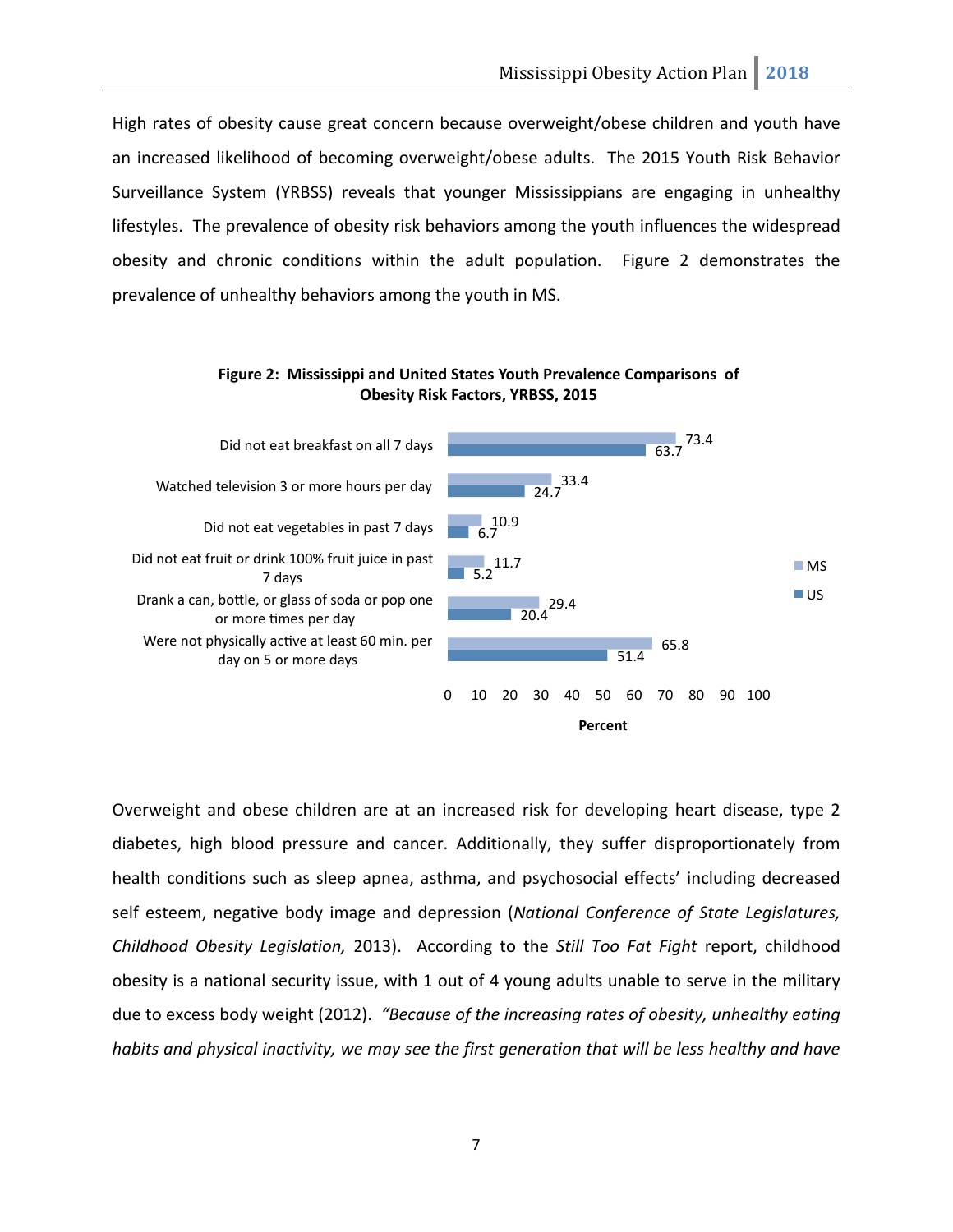a shorter life expectancy than their parents," -Richard H. Carmona, M.D., M.P.H., F.A.C.S, former U.S. Surgeon General, 2004.

Equally important is the fact that obesity is compounded by the state's high rate of child poverty, low rate of family educational attainment and historical social and political challenges. Likewise among adults, the prevalence of overweight and obesity prevalence is coupled with other demographic and socio-economic indicators such as gender, race and income which create disadvantages that increase the risk of early onset of chronic diseases and health conditions (i.e. coronary heart disease, hypertension, type 2 diabetes, stroke, cancer, arthritis, dyslipidemia and depression).



Because the root of obesity is complex, occurring at varying economic, social, environmental and individual levels in MS and the US in general; multiple strategies are needed for successful prevention efforts. National, state and local policy, systems and environmental change strategies that promote and support healthy eating, active living and smoke free air on the population level are considered ideal and sustainable. These strategies make the healthy choice the easy choice, as well as engage and mobilize multiple partner sectors including government agencies, businesses, communities, schools, childcare, healthcare and worksites. Table 2 represents the relationship of socio-demographic and economic indicators and rates of obesity.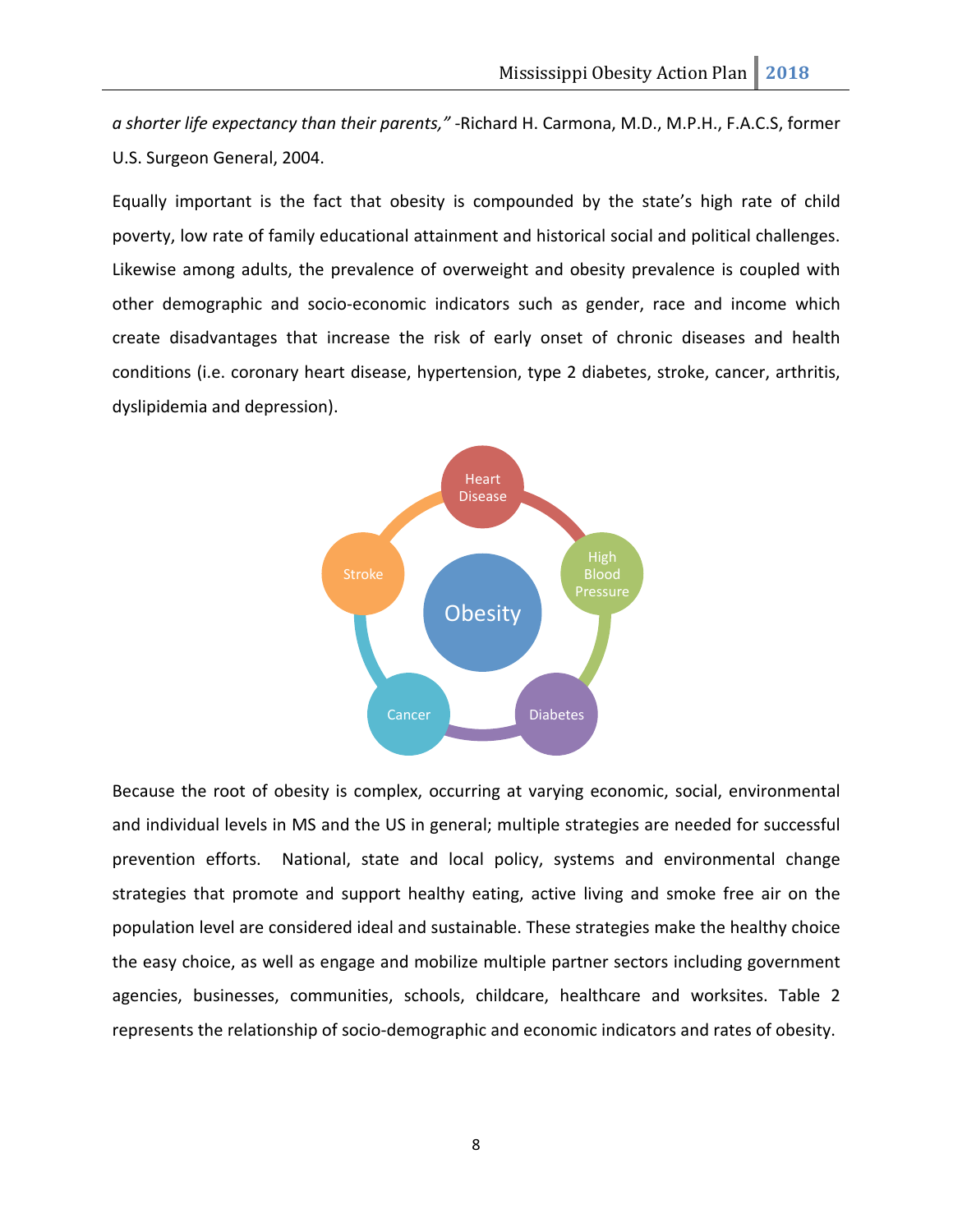|                          | <b>Table 2: Obesity Prevalence among Mississippi</b> |                |
|--------------------------|------------------------------------------------------|----------------|
| <b>Adults-2016 BRFSS</b> |                                                      |                |
|                          |                                                      | <b>Obesity</b> |
|                          |                                                      | Percent        |
| <b>Overall</b>           |                                                      | 37.3           |
|                          |                                                      |                |
| By gender                | Female                                               | 39.3           |
|                          | Male                                                 | 35.2           |
|                          |                                                      |                |
| By race                  | White                                                | 32.4           |
|                          | <b>Black</b>                                         | 46.8           |
|                          |                                                      |                |
|                          |                                                      |                |
|                          | $<$ \$15,000                                         | 41.2           |
|                          | \$15,000-\$24,999                                    | 41.9           |
| By income                | \$25,000-\$34,999                                    | 36.5           |
|                          | \$35,000-\$49,999                                    | 35.8           |
|                          | \$50,000+                                            | 35.5           |
|                          |                                                      |                |
|                          | Less than high school                                | 34.1           |
| <b>By education</b>      | High school or G.E.D.                                | 38.3           |
|                          | Some post high school                                | 40.8           |
|                          | College graduate                                     | 32.0           |
|                          |                                                      |                |
|                          | 18-24 years old                                      | 19.9           |
|                          | 25-34 years old                                      | 38.3           |
| By age                   | 35-44 years old                                      | 47.5           |
|                          | 45-54 years old                                      | 45.6           |
|                          | 55-64 years old                                      | 39.9           |
|                          | 65+ years old                                        | 31.1           |

Source: 2016 Mississippi BRFSS

In MS, over half of all deaths were attributed to chronic diseases in 2016 (MS State Department of Health Vital Statistics). Of the 31,788 Mississippians who died, 56% died from the following chronic diseases:

- 24.8% died from heart disease
- 20.7% died from cancer
- 5.4% died from stroke
- 3.4% died from diabetes mellitus
- 1.6% died from hypertension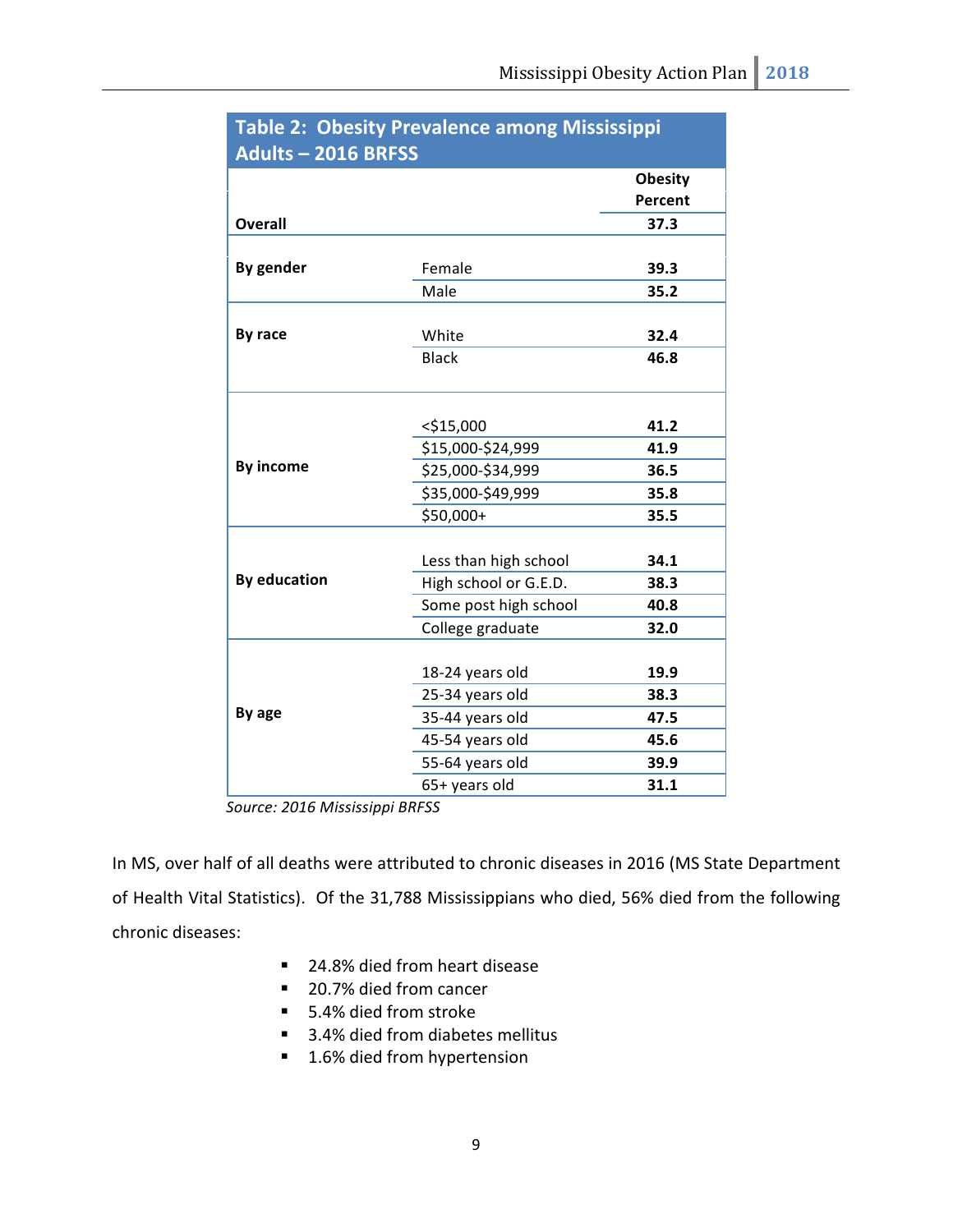

### **Causes of Death (All Ages), Mississippi, 2016**

Source: Mississippi State Department of Health. (2017). Mississippi Statistically Automated Health *Resource System*. *Note: Percentages may not add to be 100% due to rounding.*

A report from *F* as in Fat: How Obesity Threatens America's Future suggests over the next 20 years, Mississippi's obesity rate could contribute to 415,353 new cases of type 2 diabetes; 814,504 new cases of coronary heart disease and stroke; 751,568 new cases of hypertension; 487,642 new cases of arthritis and 111,069 new cases of obesity related cancer (2012).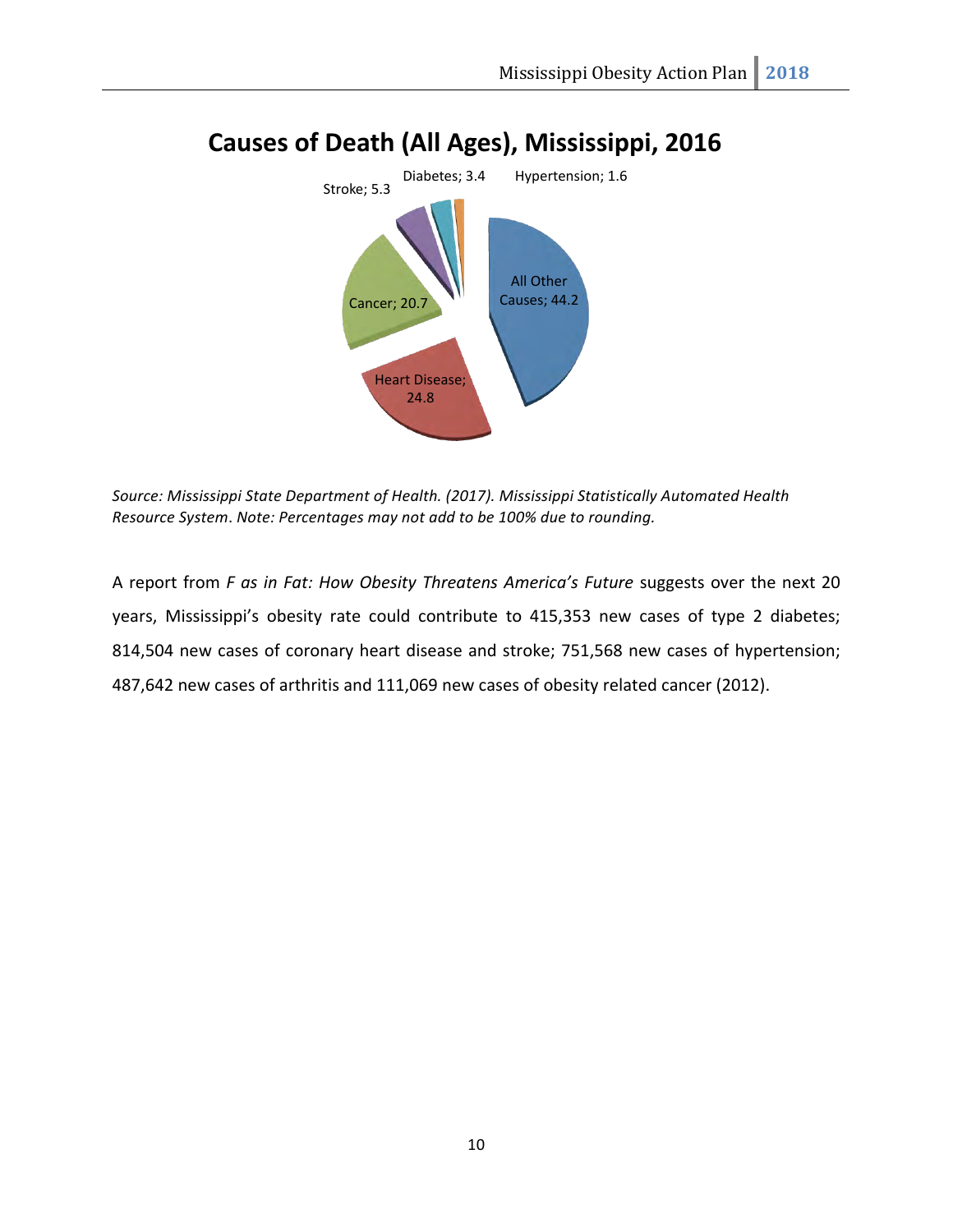#### **OBESITY and DIABETES**

According to the University of Mississippi Medical Center, diabetes in the past 20 years has risen to become one of America's most prevalent chronic diseases and its link to obesity is undeniable. The good news is diabetes is largely controllable if obesity can be controlled. However, the obesity epidemic increasingly drives the rates of type 2 diabetes, which is the most common form of the disease. About 26 million people in the U.S. have diabetes, up from about 17 million a decade ago. As obesity rates increase in children, it puts them at higher risk of developing type 2 diabetes as adults. Obese children and adolescents are more likely to have pre-diabetes, a condition in which blood glucose levels put the person at high risk for developing diabetes.

According to CDC's national pre-diabetes estimate, the actual pre-diabetes prevalence in Mississippi could be above 30% potentially positioning over 600,000- 700,000 Mississippians on the path to develop diabetes. Mississippi's diabetes prevalence among adults is expected to continue to increase as its obesity prevalence increases (www.cdc.gov/brfss).

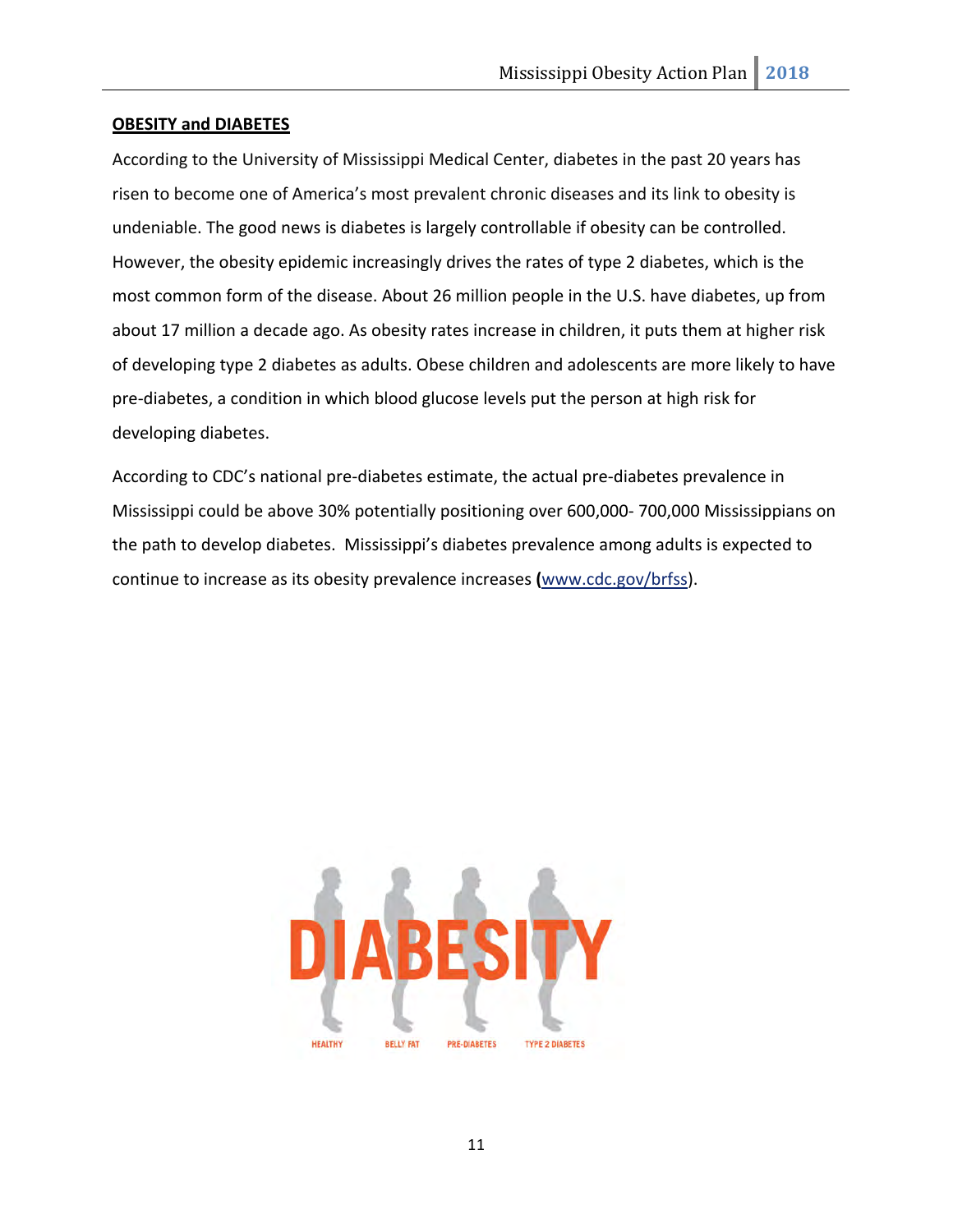#### **OBESITY AND CANCER**

Overweight and obesity are associated with increased risk of 13 types of cancer. The identified cancers associated with overweight and obesity, according to the International Agency for Research on Cancer (IARC) includes : meningioma, multiple myeloma, adenocarcinoma of the esophagus, and cancers of the thyroid, postmenopausal breast, gallbladder, stomach, liver, pancreas, kidney, ovaries, uterus, colon and rectum (colorectal) (CDC, 2017). According to the Vital Signs report by the Centers for Disease Control and Prevention (CDC), in 2014, these cancers accounted for about 40 percent of all cancers diagnosed in the United States. Overall, the rate of new cancer cases has decreased since the 1990s, but increases in overweight- and obesity-related cancers are likely slowing this progress.

About 630,000 people in the U.S. were diagnosed with a cancer associated with overweight and obesity in 2014. Nearly 2 in 3 diagnosis occurred in adults 50- to 74-years-old. The rate of obesity-related cancers, not including colorectal cancer, has increased by 7 percent between 2005 and 2014. The rates of non-obesity related cancers declined during that time. In 2013-2014, about 2 out of 3 adults in the U.S. were overweight (defined as having a body mass index of 25-29.9 kg/m<sup>2</sup>) or had obesity (having a body mass index of 30 kg/m<sup>2</sup> and higher). The body mass index (BMI) is a person's weight (in kilograms) divided by the square of the person's height (in meters). (CDC, 2017)



*Source: Centers for Disease Control and Prevention*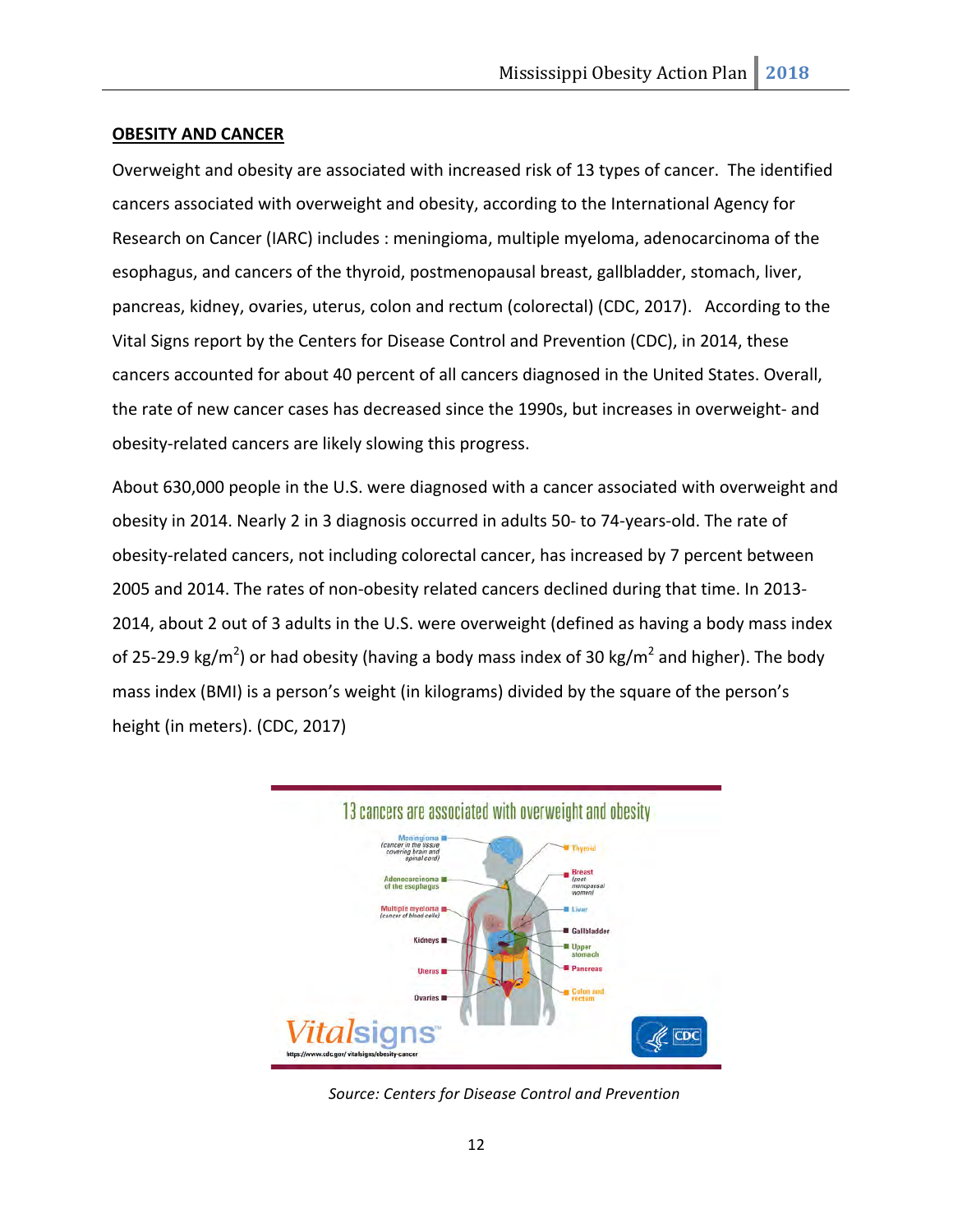#### **OBESITY and HEART DISEASE**

According to the American Heart Association report (Feb 2017), the burden of cardiovascular disease is growing faster than our ability to combat it due to the obesity epidemic, poor diet, high blood pressure and a dramatic rise in Type 2 diabetes- all major risk factors for heart disease and stroke. Obesity alone dramatically increases a person's risk of heart disease, even if that person does not have other risk factors for heart disease. But the link goes deeper. For people with known risks for heart disease - including high blood pressure, high cholesterol, tobacco use and uncontrolled diabetes - the burden obesity adds makes heart disease all the more likely (UMMC, 2017). According to the Cleveland Clinic, obesity and overweight are linked to several factors that increase one's risk for cardiovascular disease (coronary artery disease and stroke):

- High blood lipids, especially high triglycerides, LDL cholesterol, and total cholesterol and low HDL cholesterol
- High blood pressure
- Impaired glucose tolerance or type-2 (also called adult onset) diabetes
- Metabolic syndrome

Obesity and overweight are also linked to hypertension and an enlarged left ventricle (left ventricular hypertrophy), increasing risk for heart failure (Cleveland Clinic, 2017). Additionally, obesity is a major factor in raising one's blood cholesterol levels. High cholesterol contributes to the buildup of plaque in the arteries, a major cause of heart attacks (American Heart Association, 2017). Another well documented complication of obesity is sleep apnea. Symptoms include a complaint of daytime sleepiness, snoring at night and instances where patients may "stop" breathing. This disease has significant consequences to the heart and places patients at higher risk for heart failure, high blood pressure and sudden rhythm disturbances (Obesity Action Coalition, 2017).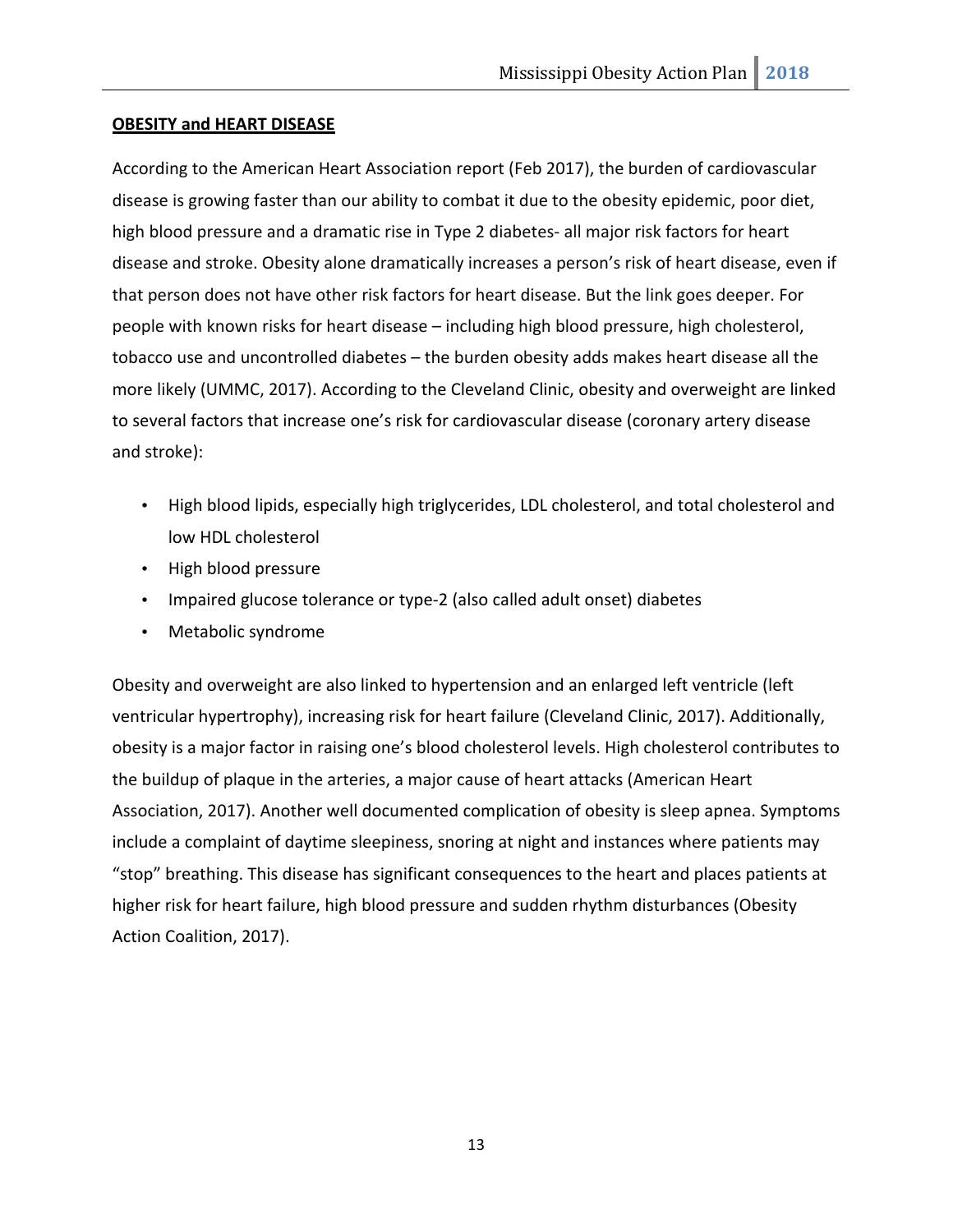#### **B.** Financial Impact of Obesity

Health care costs range from \$147 billion to \$210 billion annually or 21% of the total national health care spending. Per capita, medical cost for individuals with obesity is \$2,741 higher than those of normal weight. Researchers at the Harvard School of Public Health estimate that if obesity trends continue, obesity related medical costs could rise by \$43 to \$66 billion each year in the U.S. by 2030 *(The Medical Care Cost of Obesity: An Instrumental Variables Approach, 2010)*. 

Obese adults have an increased rate of absenteeism due to illness over normal weight employees. A 2010 study conducted by Duke University reported that the cost of obesity among U.S. full-time employees is an estimated \$73.1 billion dollars. In determining this estimate, three investigative factors were considered: employee medical expenditures, lost productivity on the job due to health problems (presenteeism), and absence from work (absenteeism). According to the study, presenteeism accounted for as much as 56% in the case of female employees and 68% in the case of male workers with respect to medical expenditures and loss of productivity.

Yarborough et al. (2018) and Kleinman, Abouzaid, Andersen, Wang, and Powers (2014) recently discussed the connection between employee obesity and loss of productivity in the workplace. A 2007 analysis conducted by Duke University Medical Center showed that obesity also increased employers' costs associated with workers' compensation claims-for example, the cost of workers' compensation insurance, which all employers are required to carry. Also, the analysis found that obese employees filed twice the number of workers' compensation claims and lost thirteen times more work days from injuries and illness than non-obese workers.

According to the MS Center for Obesity Research, there is a 40% increase in medical costs per year in an obese person over a non-obese person. In 2008, MS spent \$925 million in health care costs directly related to obesity. If this trend continues; it is estimated that obesity related health care costs will be \$3.9 billion in 2018 (Retrieved from: https://www.umc.edu/Administration/Centers\_and\_Institutes/Mississippi\_Center\_for\_Obesity

14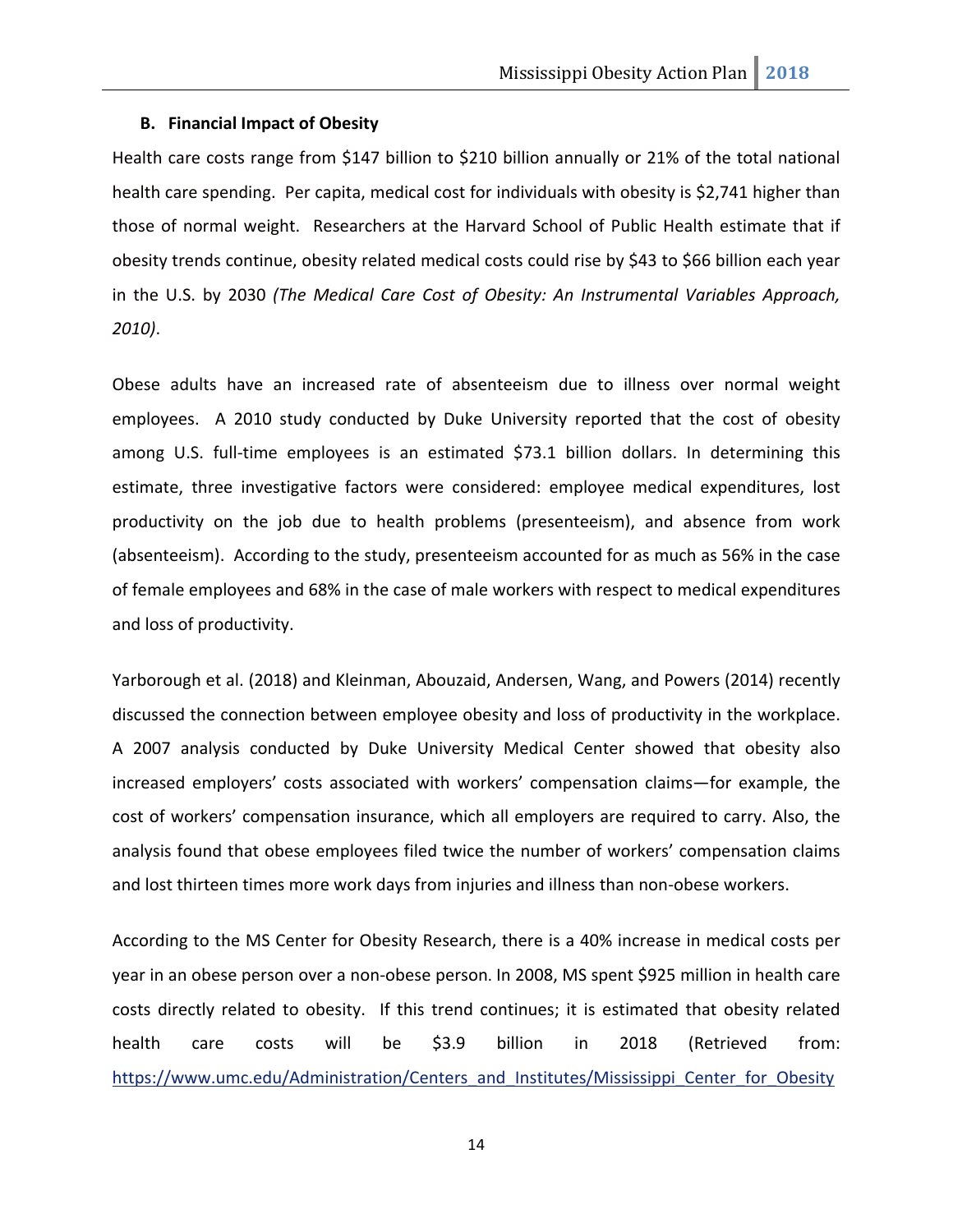\_Research/Obesity in Mississippi.aspx). If body mass index (BMI) were lowered by 5%, MS could save 6.9% in health care costs, which would equate to savings of \$6.12 trillion by 2030 (F as in Fat: How Obesity Threatens America's Future, 2011). The number of MS residents that would be spared from developing new cases of major obesity-related diseases includes:

- 86,347 people could be spared from type 2 diabetes,
- 66,897 from coronary heart disease and stroke,
- 56,741 from hypertension,
- 35,176 from arthritis, and
- 4,795 from obesity-related cancer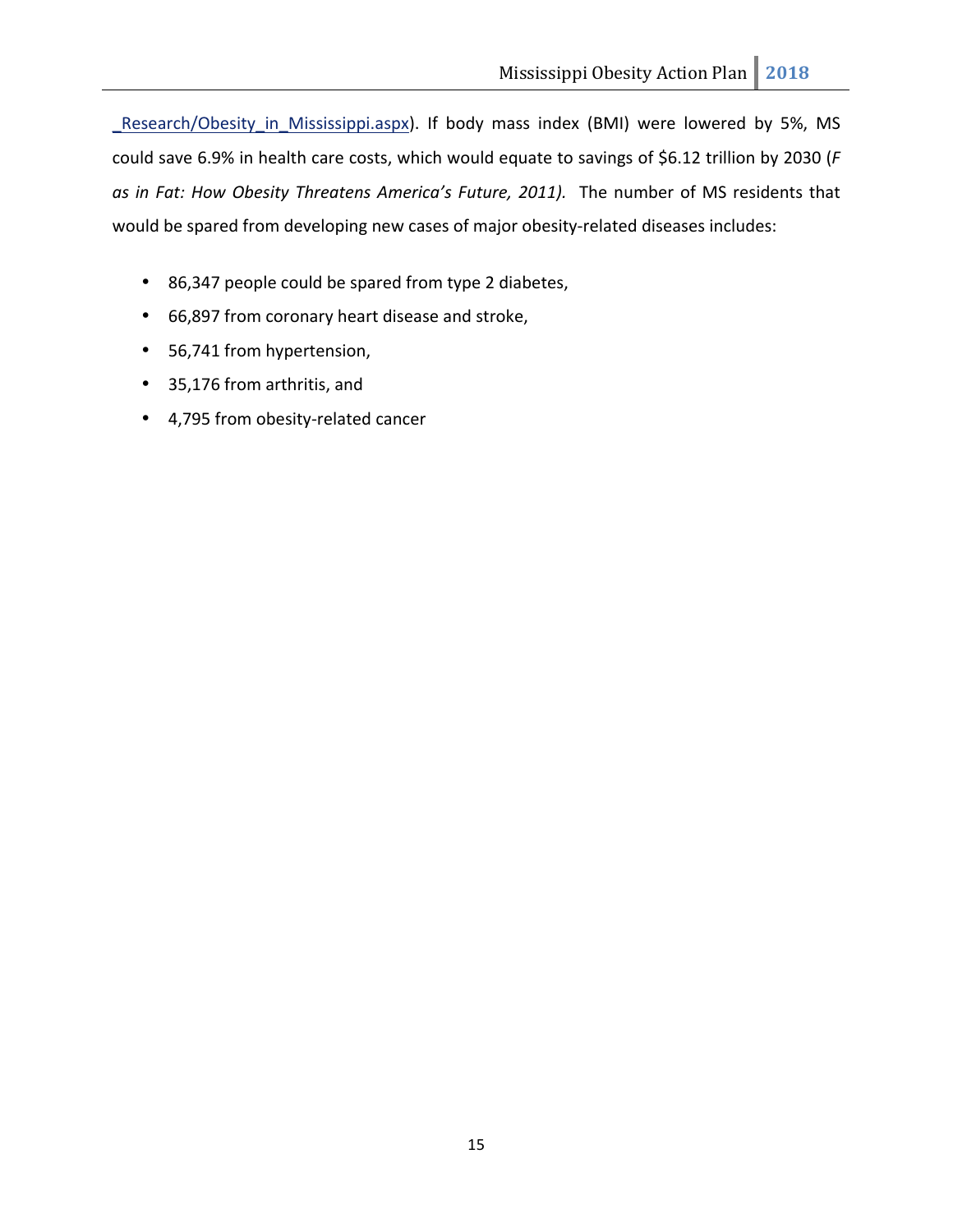#### **C. Benefits of Implementation**

Research and case studies from around the world provide convincing evidence that health promotion is effective. Health promotion strategies can develop and change lifestyles and have an impact on the social, economic and environmental conditions that determine health. According to the CDC, by fostering transparency and public accountability in health promotion,

individuals can derive economic benefits from improved health that includes:

- Increased well-being, self-image, and self-esteem,
- Improved coping skills with stress or other factors affecting health,
- Improved health status,
- Lower costs for acute health issues.
- Increased access to health promotion resources and social support, and
- Improved job satisfaction

In 2011, the American Heart Association published a review that concluded that most cardiovascular disease can be prevented or delayed with a combination of direct medical care and community based prevention programs and policies. The key finding of this review found the following:

- Every \$1 spent on building biking trails and walking paths could save approximately \$3 in medical expenses.
- Every \$1 spent in wellness programs, companies could save \$3.27 in medical costs and \$2.73 in absenteeism costs.
- Interventions to help improve nutrition and activity showed improvements in just one year and had a return of \$1.17 for every \$1 spent.
- Participants in community-based programs who focused on improving nutrition and increasing physical activity had a 58% reduction in the incidence of type 2 diabetes compared with drug therapy, which had a 31% reduction.

Per CDC, community efforts should focus on healthy eating and physical activity in multiple settings to undo the obesity epidemic. These settings include hospitals, early care and education, worksites, schools, and food service.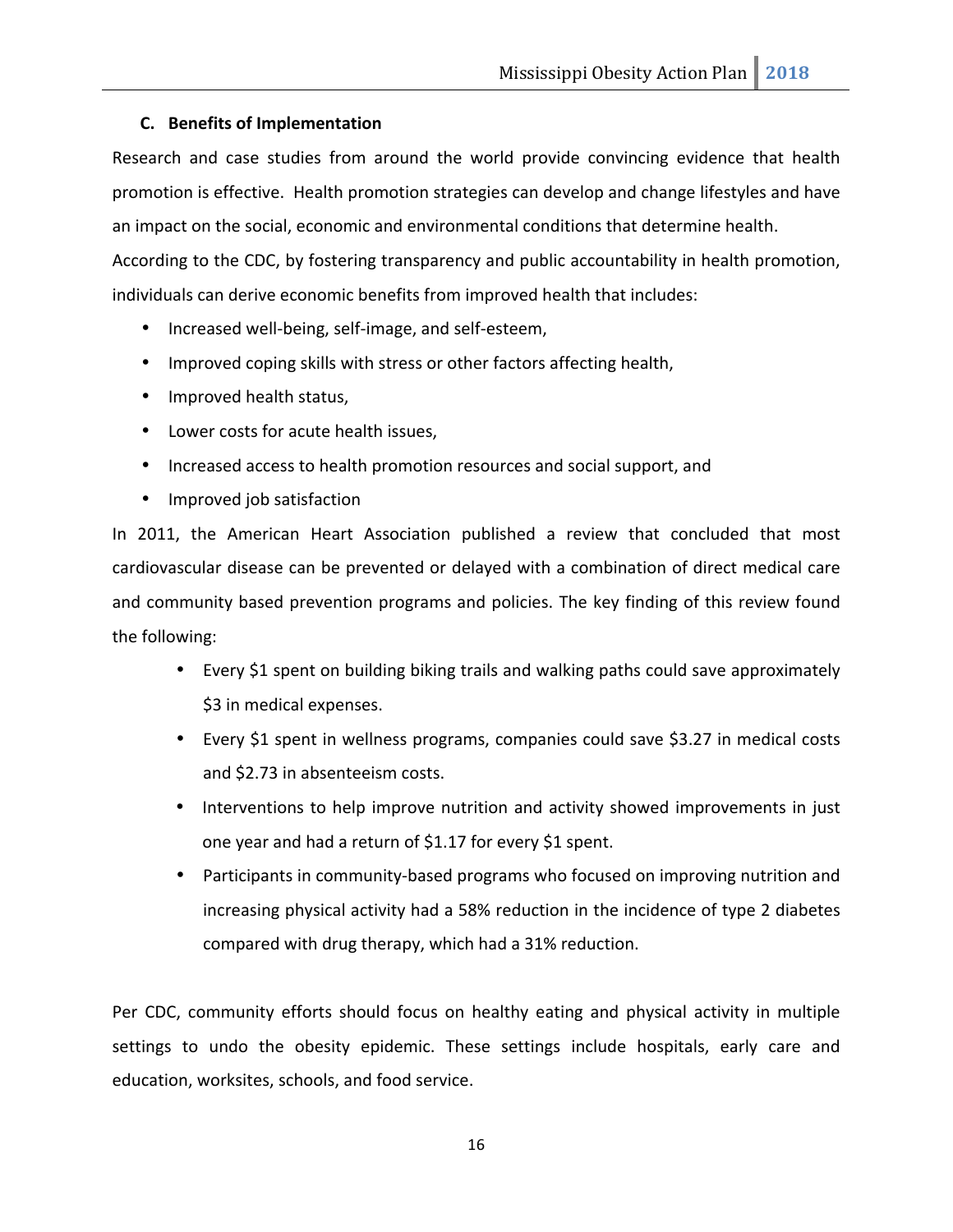It is also proven that time and money spent on employee health is a worthwhile investment. A healthier workplace can help control healthcare costs as, over time, costly serious illnesses are prevented and existing ones are better managed. Workplace wellness increases overall employee productivity, as well as employee satisfaction and retention (Investing in Health, 2008). 

The MSDH obesity efforts are coordinated through the Division of Nutrition, Physical Activity, and Obesity (DNPAO) within the Office of Preventive Health. The DNPAO is funded solely by a grant from CDC and was established to increase nutrition quality and physical activity levels among adults and children, in addition to decreasing the prevalence of obesity in MS. While the program is appreciative of the funds it receives from CDC, it is limited to implementing only the activities outlined in the CDC approved work plan. To address other identified needs for obesity prevention and management across the state, program staff must rely on partners who may or may not have the resources to meet these needs.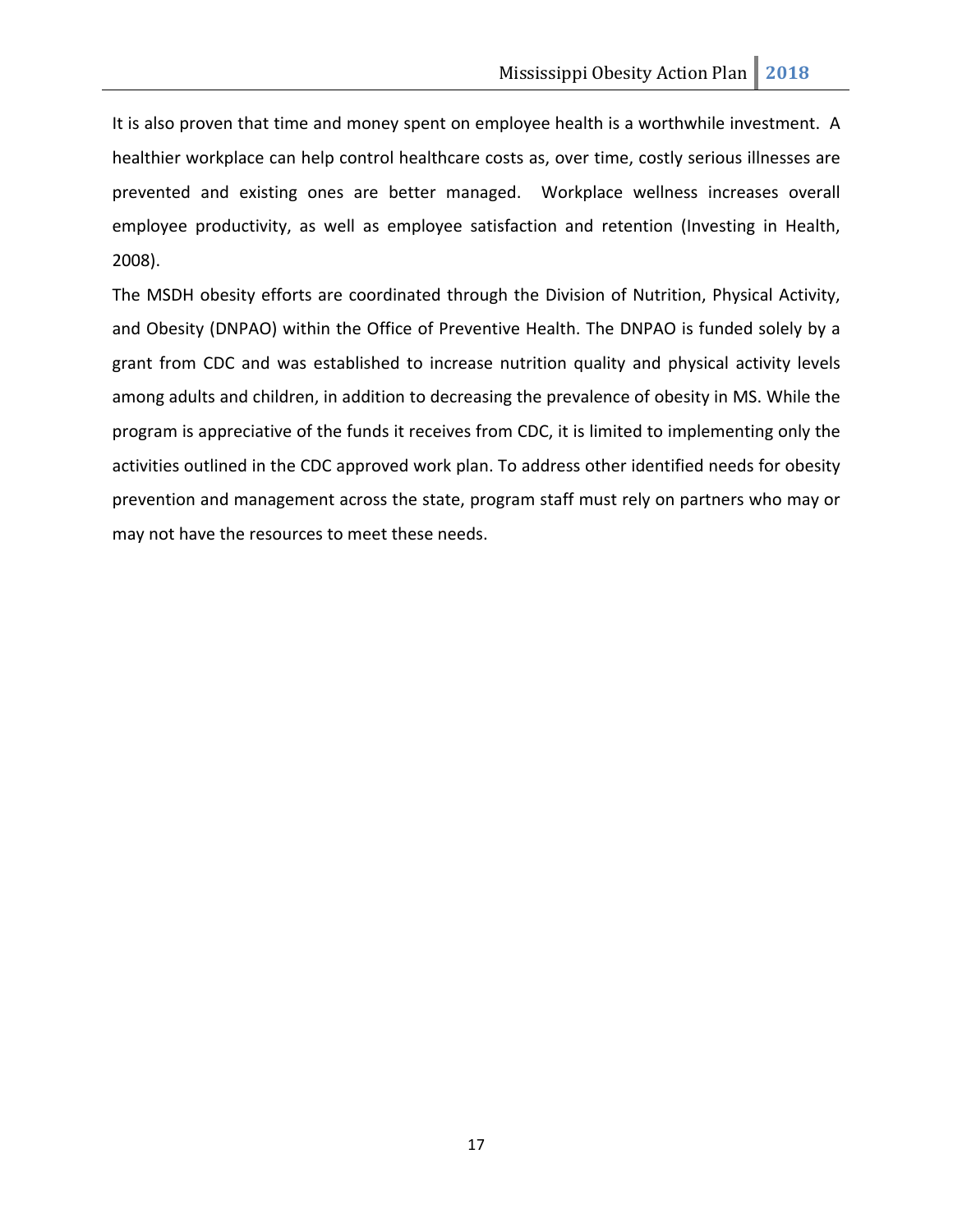#### **D.** Coordination of Efforts

Partnerships and collaboration are crucial to building capacity and leveraging resources towards prevention and control of obesity in MS. The CDC not only encourages collaboration, but has made it a key strategy in many funding opportunity announcements. The MSDH, Division of Nutrition, Physical Activity and Obesity (DNPAO) has forged partnerships internally and at the local, regional, state and national levels to successfully implement obesity strategies and activities. Internal collaborations, within MSDH, include the Heart Disease and Stroke Prevention Program; Diabetes Prevention and Control Program; MS Delta Health Collaborative; State Employee Worksite Wellness Program; Comprehensive Cancer Control and Prevention; Coordinated Chronic Disease Prevention and Health Promotion; Women, Infants and Children (WIC); Injury and Violence Prevention; Office of Health Data and Research; Vital Records/Statistics; Office of Tobacco Control; Health Equity Department; Child Care Licensure; Nutrition Services and Communications. Coordination across these programs includes the utilization and sharing of staff and resources to manage, control and/or prevent obesity and its complications. Externally, the DNPAO collaborates with the MS Department of Education (MDE), MS Department of Finance and Administration (MDFA) and the MS Department of Rehabilitation Services (MDRS) to implement healthy nutrition, vending and physical activity policies. 

The Mississippi State Department of Health, DNPAO also partners with the Office of Women, Infants and Children (WIC) program and other state agency worksite wellness champions to assist with implementing a lactation room policy within their agencies in accordance with federal law. WIC and DNPAO partner with the Mississippi Breastfeeding Coalition, Mississippi Perinatal Quality Collaborative and national partners to increase access to breastfeeding friendly environments throughout MS.

The DNPAO partners with the Blue Cross and Blue Shield State and School Employees' Health Insurance Plan which is managed by the Office of Insurance in the MDFA to implement the State Employee Wellness Program. In partnership with the MDRS, DNPAO established a healthy catering and vending initiative to be encouraged and adopted within worksites. The

18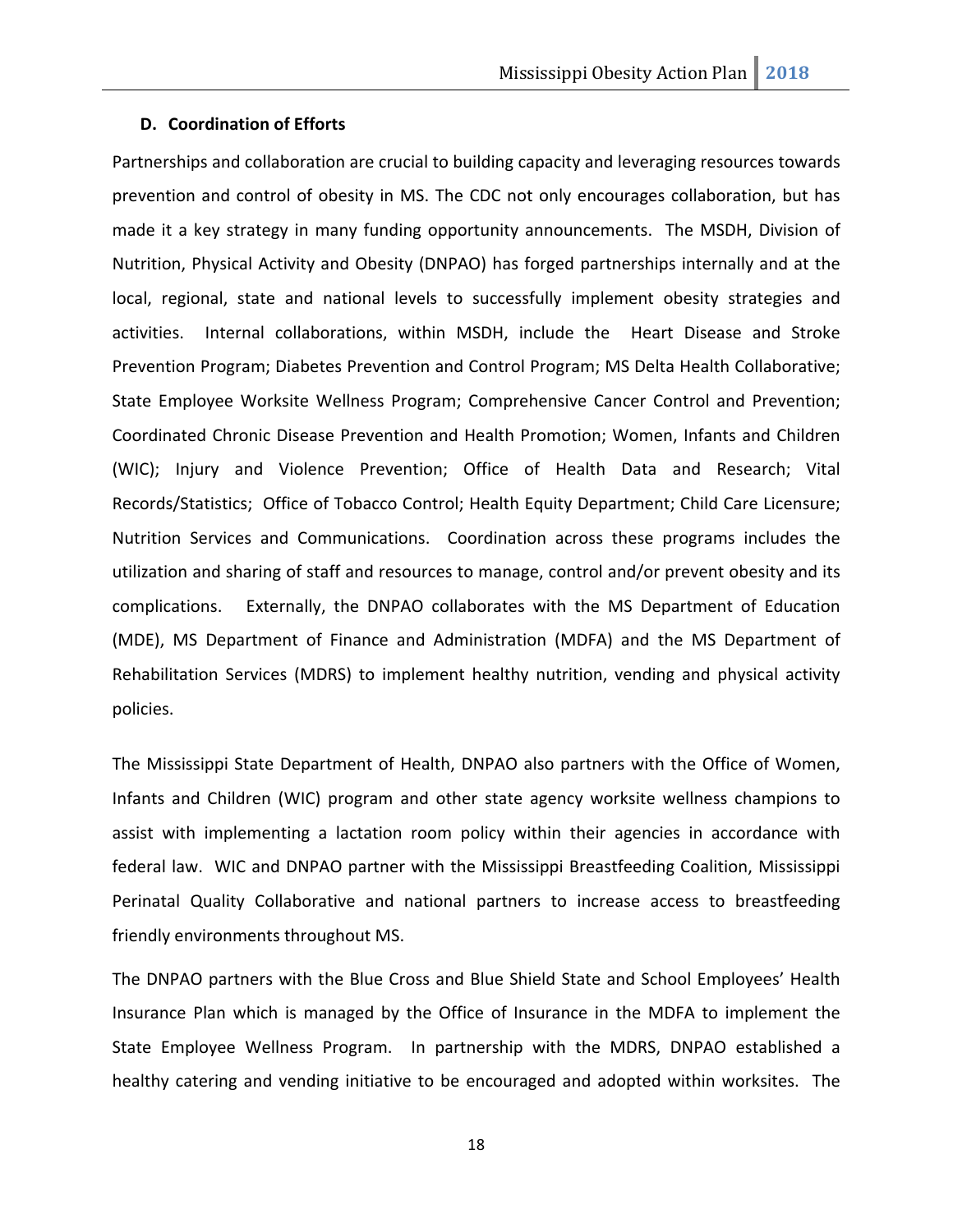MDRS organizes the vendors, who are members of the MS Randolph-Sheppard Blind Vendors Association (MRSBVA), which manages food service operations in state owned facilities. These operations include full-service cafeterias, snack bars and food and drink vending machines. The Mississippi Blind Vendors Association has converted over ninety-five percent of all state agency vending machines to include *Fit Pick* snack selections, a vending machine program that helps consumers make healthier choices, as well as distribution of educational materials to all state worksite wellness champions which aid in the campaign promotion process.

The MSDH DNPAO promotes physical activity and nutrition among early care and education programs by continuing to partner with MSDH Division of Child Care Facilities Licensure and Nutrition Services, the MS Department of Education's Office of Child Nutrition, and the MS Department of Human Services' Office of Early Childhood Care and Development. Early care and education providers have been trained on The Nutrition and Physical Activity Self-Assessment for Child Care (NAP SACC) and additional evidence based trainings. In addition, DNPAO collaborated with the Mississippi Child Care Facilities Licensure to revise child care center regulations pertaining to physical activity and nutrition policies according to national standards.

The DNPAO will continue to collaborate with The Partnership for a Healthy Mississippi and the Mississippi Food Policy Council to assist with establishing and strengthening policies for increased access to healthy foods and beverages. The MSDH DNPAO currently partners with Alcorn State University (ASU) Cooperative Extension Program, the Health and Wellness Coalition, and other key stakeholders to implement nutrition activities that include developing cooperatives to support the establishment of farmer's markets; and acquiring, building, preserving, and protecting community gardens across the state to increase access to healthy foods in schools, communities, and worksites. Furthermore, MSDH is partnering with the MS Department of Agriculture and Office of WIC to increase farmers' markets in food deserts by assisting with building infrastructure for communities to develop and sustain farmers' markets.

The MSDH partners with the MDE to implement evidence-based coordinated school health efforts that promote physical activity and healthy eating. The MSDH Safe Routes to School

19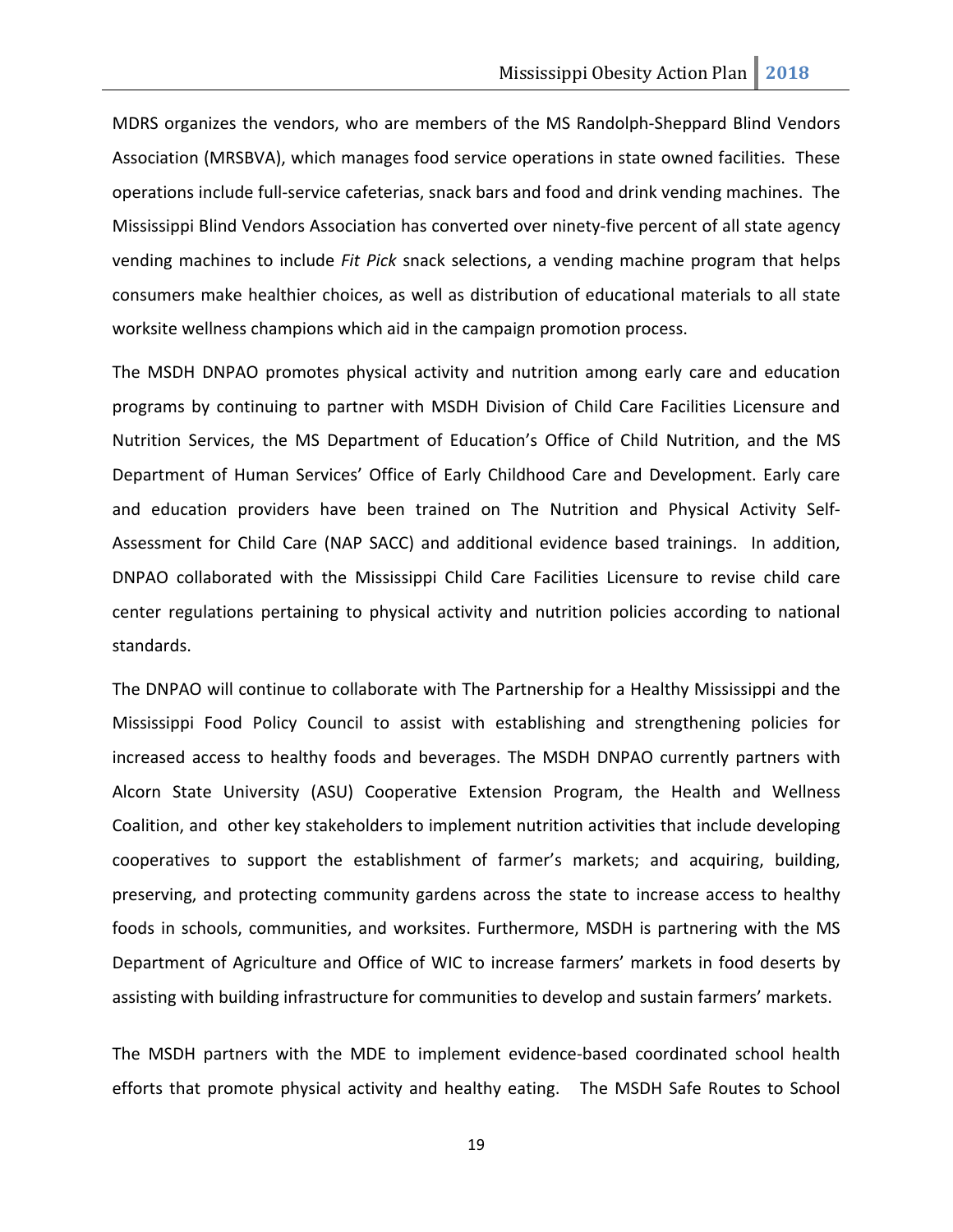program within the Division of Injury and Violence Prevention promotes safe walking and biking to and from school and implements shared use agreements between school districts and communities across the state. The MSDH and MDE have also coordinated efforts to provide professional development to school staff, technical assistance and mini-grant opportunities to schools to support successful implementation of a healthy school nutrition and physical education and physical activity environment.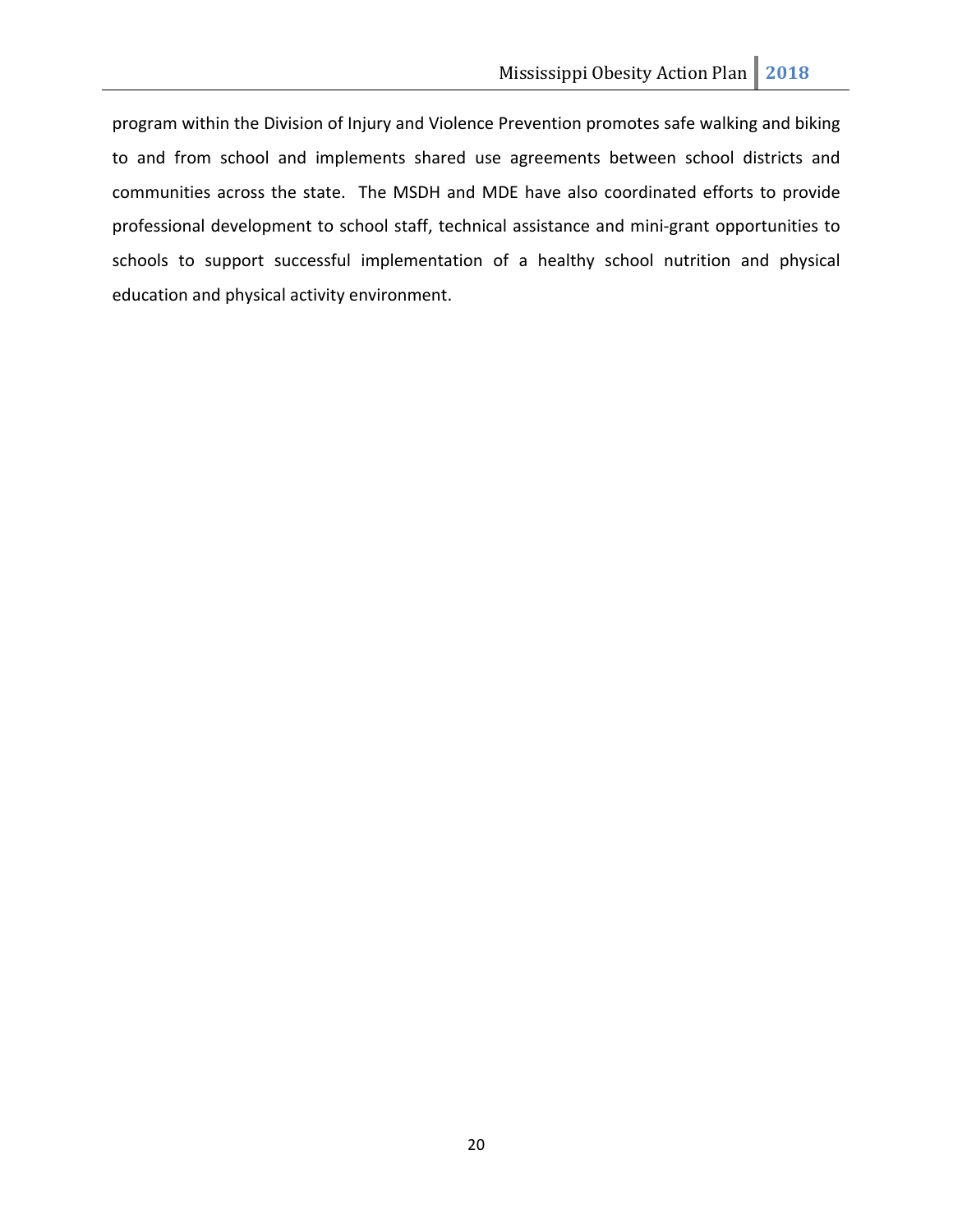# Bridging the Gap

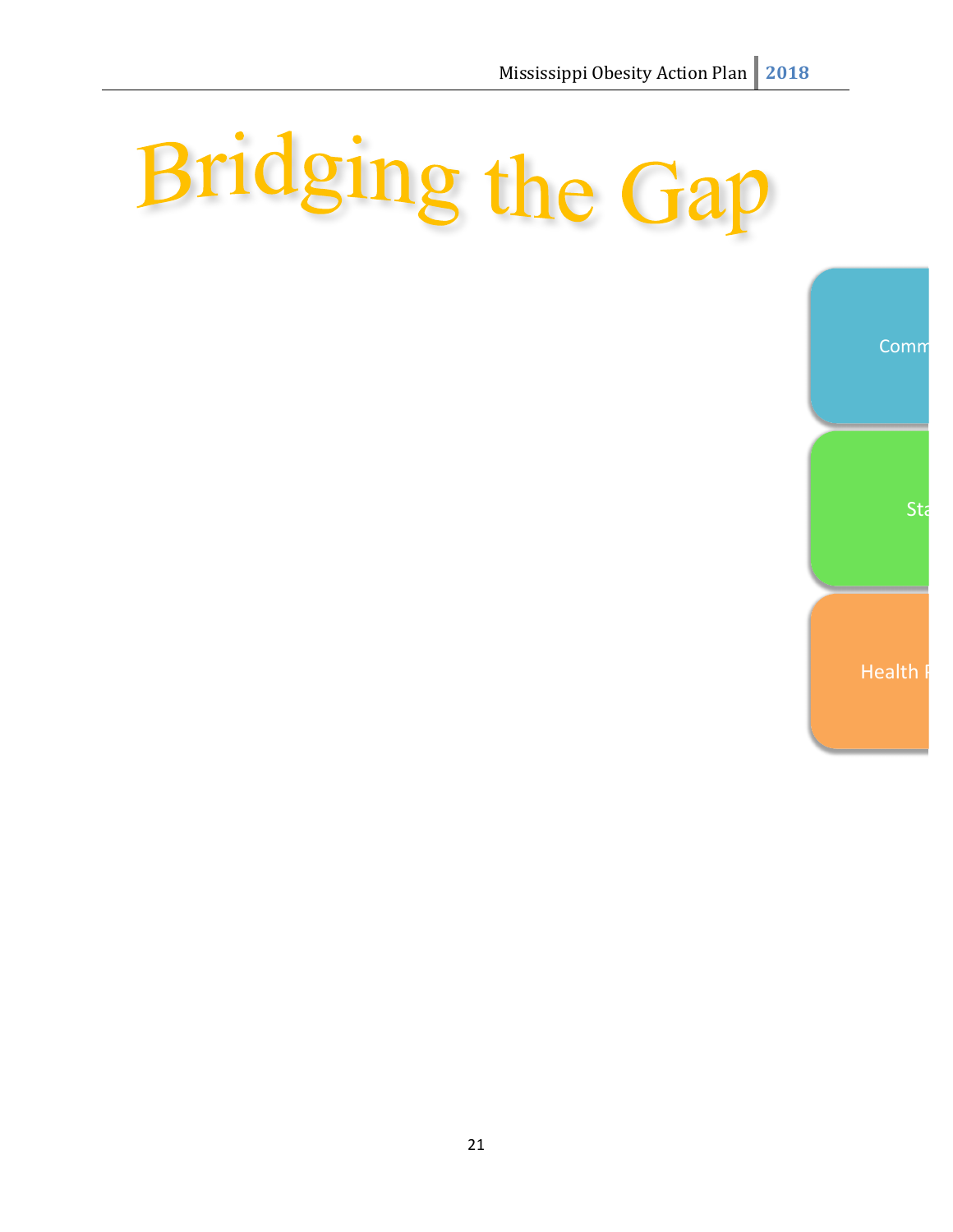#### **E. Obesity Action Plan**

#### Goal 1

**Improve state and local capacity and support to address physical activity and healthy eating** across the lifespan in MS.

#### **Strategy 1-1:** The Division of Nutrition, Physical Activity, and Obesity will coordinate the following programs and activities to increase physical activity and healthy eating in MS.

- $\triangleright$  Encourage counties and municipalities to establish and coordinate Health and Wellness Coalitions that coordinate and implement programs and activities in their communities.
- $\triangleright$  Provide the coalitions with needed resources and technical assistance.
- $\triangleright$  Secure funds for MSDH to provide physical activity incentive grants to schools and communities.
- $\triangleright$  Promote public and private partnerships to increase access to healthy eating and physical activity programs.
- $\triangleright$  Encourage development, maintenance, redevelopment and equitable access to public green spaces, including parks, community gardens, greenbelts, and trails, as well as recreational facilities in all neighborhoods that increase the opportunity for physical activity for all community members.
- $\triangleright$  Adopt and implement "walkable" community policies and build paths and trails with optimal trees and green space to provide safe and convenient travel options for walking, bicycling, or using assistive devices such as wheelchairs.
- $\triangleright$  Develop a state mandate for insurers to provide incentives for maintaining a healthy body weight and include screening, treatment, and obesity preventive services in routine clinical practice and quality assessment measures.
- $\triangleright$  Provide technical assistance and funds to schools and communities to establish shared use agreements.

#### **Strategy 1-2: The Division of Nutrition, Physical Activity, and Obesity will assess needs and** develop and disseminate resources to aid state and local decision makers.

- $\triangleright$  Conduct a comprehensive, statewide "needs assessment" for public investment in new or improved facilities for physical activity, such as pedestrian walkways, off and on road bike trails and parks; education programs and materials for schools and communities and access to healthy food options in workplaces, schools, neighborhoods, and communities.
- $\triangleright$  Develop searchable online guides on all available public and private obesity prevention and treatment programs in MS and regularly update these guides. Include local wellness policies developed by local education agencies that comply with Federal Law, as well as obesity prevention programs and resources made available by food companies and related organizations.
- $\triangleright$  Encourage state agencies to pursue available grant funds and equipment donations to support initiatives.
- $\triangleright$  Increase available resources (e.g. marketing campaigns, education materials, funding) to initiate opportunities for increased physical activity in the communities and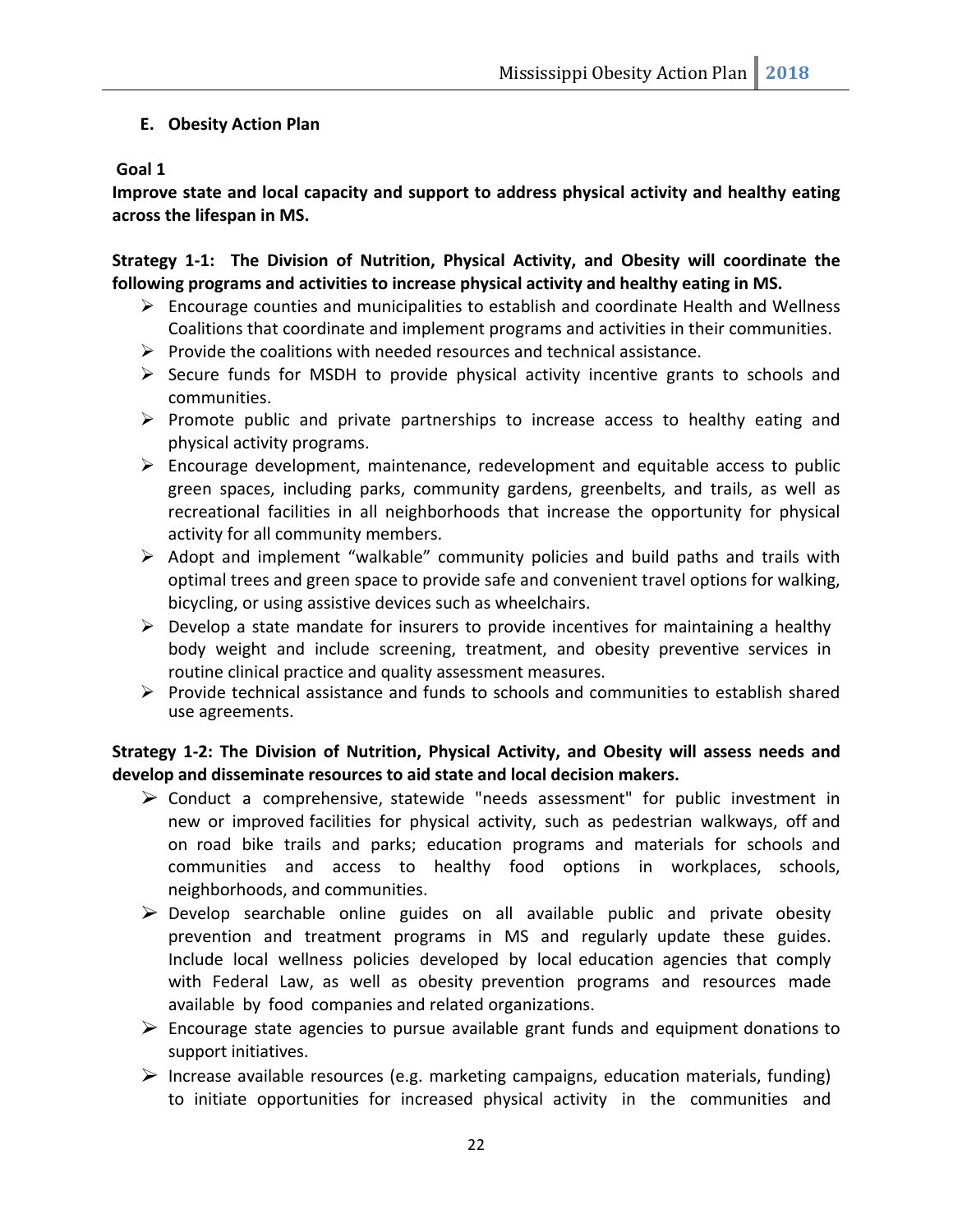schools. Revise and support existing legislation to focus on the promotion of physical activity.

 $\triangleright$  Develop and disseminate resources (e.g. education materials, nutrition and physical activity supplies) targeted specifically to child care providers that promote and support physical activity and healthy eating.

#### Strategy 1-3: Introduce, modify and utilize health-promoting food and beverage retailing **and distribution policies.**

- $\triangleright$  Recommend legislation to direct state and local tax and financial incentives such as flexible financing or tax credits, streamlined permitting processes and zoning strategies, as well as cross-sectoral collaborations to enhance the quality of local food environments; particularly in low-income communities.
- $\triangleright$  Link incentives to public health goals in ways that give priority to stores that also commit to health-promoting retail strategies (e.g., through placement, promotion, and pricing).

#### Strategy 1-4: Promote physical activity in early care and education (ECE) settings and include **obesity prevention in professional development for ECE personnel and staff.**

- $\triangleright$  Provide recommendations and sponsor seminars and training for preschool providers about effective methods to promote physical activity during the program day.
- $\triangleright$  Include preschool programs in wellness policies and programs developed by local educational agencies.
- $\triangleright$  Provide technical assistance for the development of physical activity action plans and wellness policies.
- $\triangleright$  Provide targeted conferences and training sessions for ECE teachers and administrators on obesity prevention.
- $\triangleright$  Provide in-service school programs to educate teachers and auxiliary staff about overweight and obesity.
- $\triangleright$  Recognize ECEs that have policies and practices that promote obesity prevention.

#### **Goal 2**

Develop an intergenerational, culturally sensitive public awareness campaign on preventing **obesity through healthy choices and physical activity.** 

#### **Strategy 2:1 Create and deliver a statewide public awareness campaign that is culturally competent, target at risk population and frames a universal prevention message.**

- $\triangleright$  Actively engage a broad array of stakeholders in the design and dissemination of the campaign.
- $\triangleright$  Enlist support for the campaign from local media, businesses, community groups, and healthcare professional organizations.
- $\triangleright$  Develop and distribute a series of television, radio, and print public service announcements and materials for the campaign.
- $\triangleright$  Deliver the common prevention message to Mississippi's diverse populations, particularly those at high risk of obesity, in a manner that addresses cultural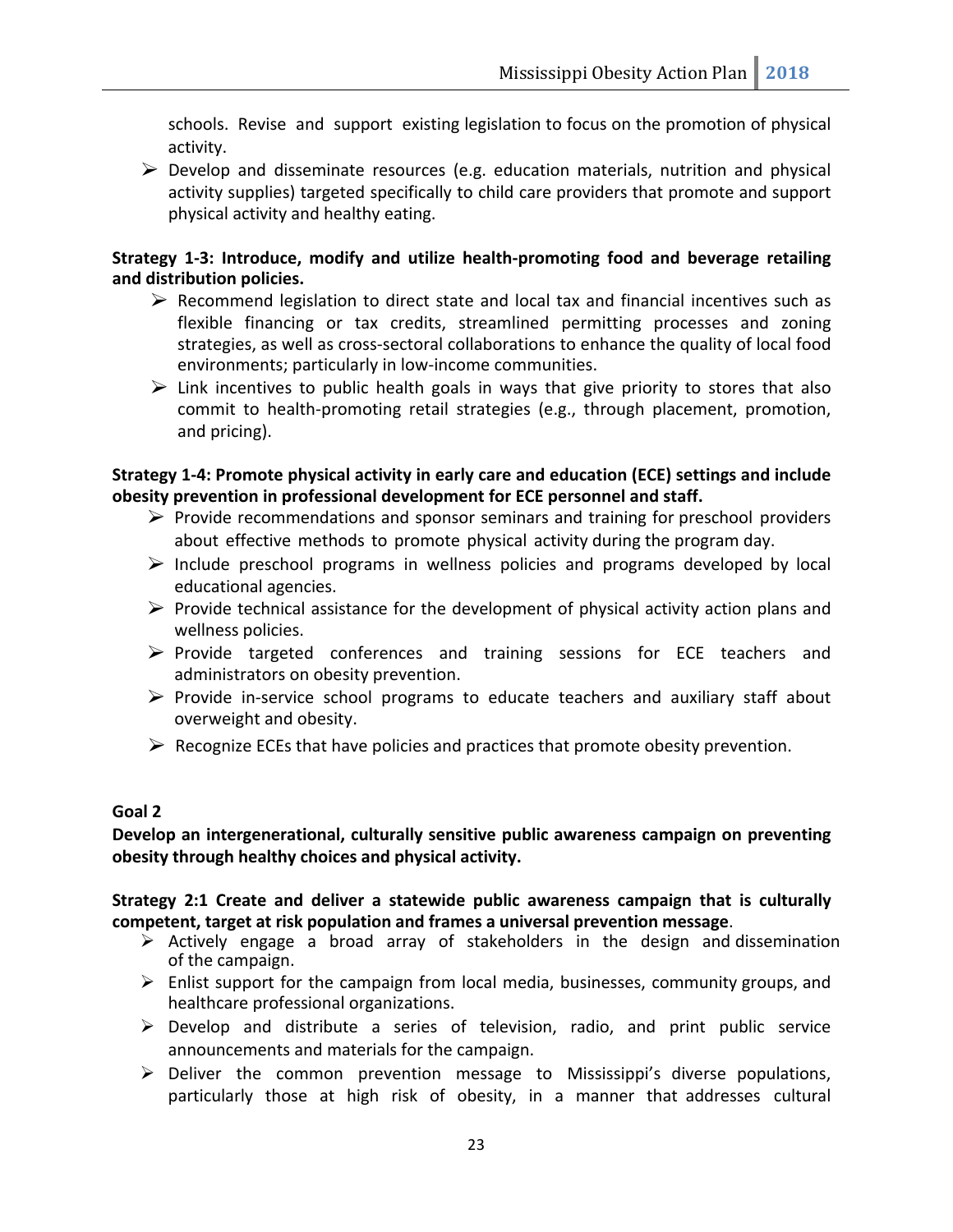perceptions by developing culturally competent and linguistically appropriate key messages.

 $\triangleright$  Conduct an ongoing evaluation of the effectiveness of the media campaign.

**Strategy 2-2: Increase involvement of healthcare professionals in obesity prevention** activities across all ages, ethnic and socio-economic groups.

- $\triangleright$  Encourage healthcare professionals to routinely track BMI and discuss the results with patients.
- $\triangleright$  Provide healthcare professionals with materials and resources for distribution, such as CDC guidelines, charts, tracking tools, and protocols, to guide decision making for obesity prevention.
- $\triangleright$  Develop community-wide health campaigns or add a nutrition and physical activity component to existing events and recruit healthcare systems and providers as cosponsors.

Strategy 2-3: Increase knowledge in communities regarding the obesity epidemic; height and weight standards, nutrition choices for healthy eating by distributing and/or developing **educational materials on healthy behaviors and obesity prevention for the general public.** 

- $\triangleright$  Educate Mississippians on the basic causes of obesity.
- $\triangleright$  Develop public service announcements.
- $\triangleright$  Educate consumers and providers on how to read and interpret food labels.
- $\triangleright$  Convene community meetings in senior centers, medical centers, hospitals, community colleges and universities.
- $\triangleright$  Form a speaker's bureau of fitness and nutrition experts and other healthcare professionals.
- $\triangleright$  Develop a "Train the Trainers" program to support the speaker's bureau.

#### Goal 3

**Increase workplace awareness of the obesity issue and increase the number of worksites that** have environments that support wellness, including weight management, healthy food **choices, physical activity, and lactation support.**

**Strategy 3-1: Increase the number of healthy food choices available to employees in all appropriate worksite venues***.*

- $\triangleright$  Promote healthy food choices in employee cafeterias by providing sample menus and recipes.
- $\triangleright$  Offer trainings on healthy food preparation practices to cafeteria employees.
- $\triangleright$  Encourage cafeterias to focus on product, price and placement of healthy food choices.
- $\triangleright$  Encourage the adoption of healthy catering guidelines for food served in staff meetings and agency sponsored events.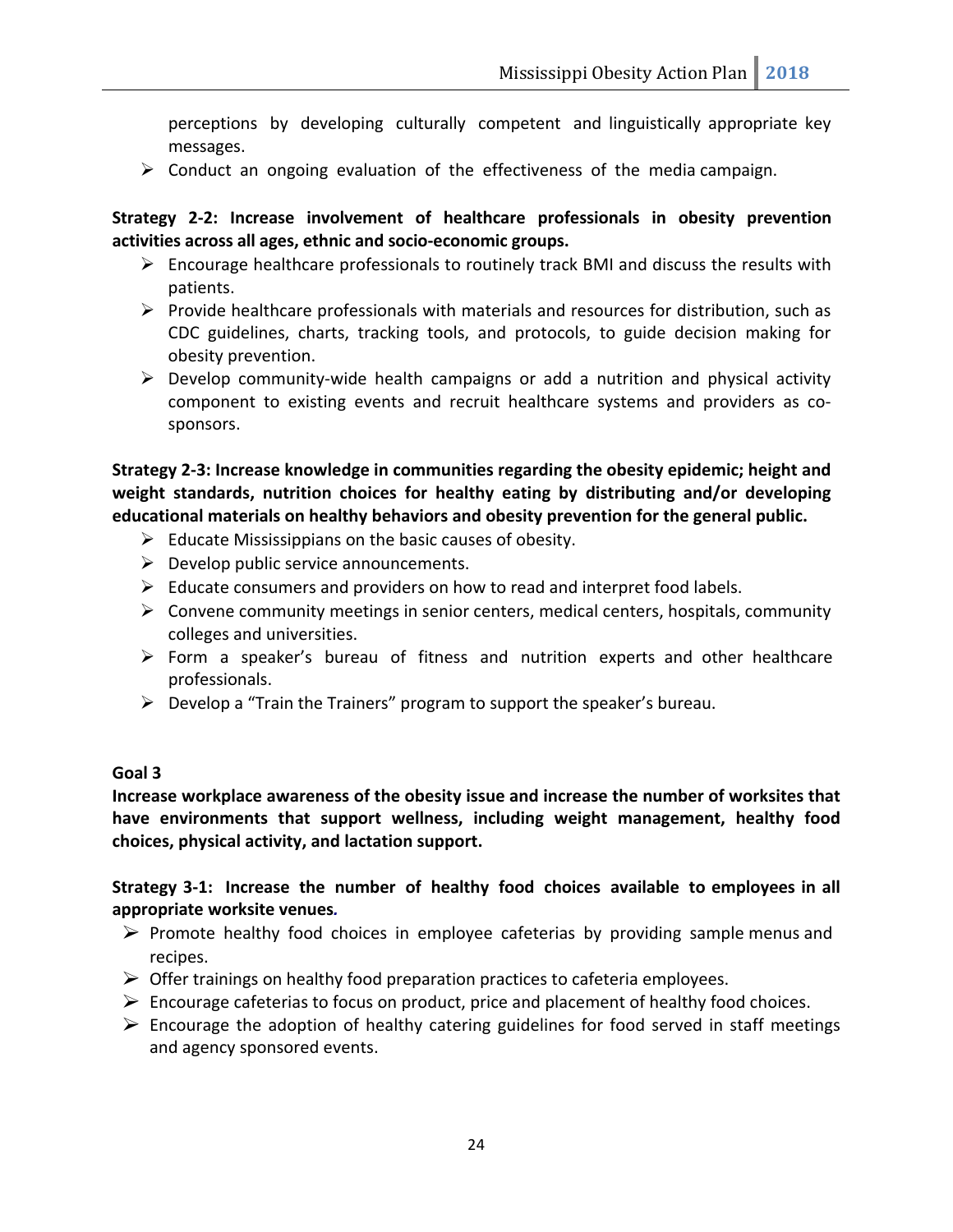#### Strategy 3-2: Increase the number of agencies that encourage physical activity.

- $\triangleright$  Encourage employers to provide extended breaks and lunch hours in order to permit employees to engage in physical activity.
- $\triangleright$  Encourage partnerships with companies that supply exercise equipment and devices; such as pedometers.
- $\triangleright$  Encourage worksites to provide employees with subsidized or reduced rate memberships in gyms, health clubs, community recreation centers, or wellness days off.
- $\triangleright$  Encourage worksites to make available opportunities such as on-site facilities, gyms, stair wells, walking trails, walking routes, etc. for physical activity.

#### Strategy 3-3: Increase the number of worksites that offer lactation support programs for **employees.**

- Encourage worksites to comply with legislation for facilities that support breastfeeding employees to express and store milk.
- Provide grants, fiscal incentives, and other recognition for worksites that make alterations to accommodate breastfeeding employees or on-site child care facilities.
- Increase the proportion of medical providers who counsel women about the importance of breastfeeding.
- Increase support for the development and implementation of approved baby cafes in the state.
- Increase number of CLC (Certified Lactation Counselors) through quarterly workshops and trainings

#### **Goal 4**

#### Increase support for the promotion of healthy eating and physical activity within Mississippi's healthcare system and among health care professionals.

#### Strategy 4-1: Educate healthcare professionals on etiology and physiology of obesity in order to recognize, prevent and treat obesity.

- $\triangleright$  Encourage healthcare professionals to adopt standards of practice (evidence-based or consensus guidelines) for prevention, screening, diagnosis and treatment of overweight and/or obese children, adolescents and adults that will help them to achieve and maintain a healthy weight, avoid obesity-related complications, and reduce the psychosocial consequences of obesity\*.
- $\triangleright$  Provide physicians and other healthcare professionals with regular continuing education on preventing, recognizing and treating obesity.
- $\triangleright$  Develop regionally based resource directories to facilitate referrals to professionals for prevention and treatment of obesity.

\*For more information on the role of healthcare professionals in obesity, see the 2013 AHA/ACC/TOS Guidelines for the Management of Overweight and Obesity in Adults.\*

#### **Strategy** 4-2: Increase the support in the healthcare setting for new mothers to begin **breastfeeding upon delivery and to continue breastfeeding exclusively for six months.**

 $\triangleright$  Assess and monitor hospital policies and practices related to breastfeeding initiation.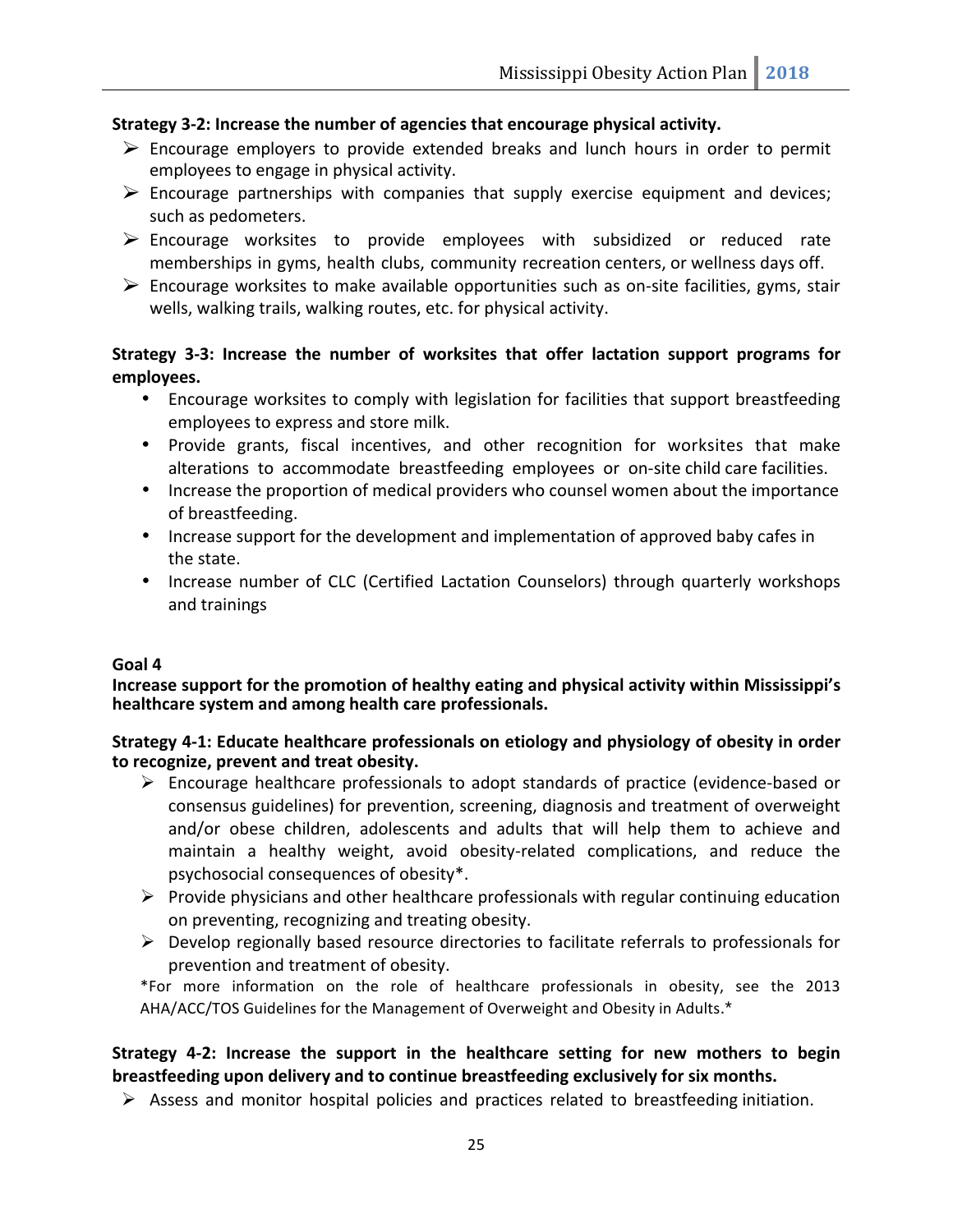- $\triangleright$  Provide incentives and/or recognition to hospitals with the highest exclusive breastfeeding rates per socio-demographic population, as well as to hospitals that observe the "Ten Steps to Successful Breastfeeding" practices.
- $\triangleright$  Monitor hospital activities that promote breastfeeding such as documentation of breastfeeding care and referral to community lactation.
- $\triangleright$  Provide healthcare professionals with educational workshops that focus on the benefits of exclusive breastfeeding for the first 6 months and continued breastfeeding for the first year and beyond.
- $\triangleright$  Develop and distribute materials that promote exclusive breastfeeding for the first 6 months and continued breastfeeding for the first year and beyond for distribution by physicians' offices and other primary healthcare settings.

#### Strategy 4-3: Increase the number of insurers and other third party payers that cover medical and other services that prevent and treat obesity.

- $\triangleright$  Educate payers and policy makers on the etiology and physiology of obesity with a focus on the health consequences so that obesity is viewed as a priority health issue.
- $\triangleright$  Support reimbursement for nutrition counseling as a preventive measure and as a treatment for obesity.
- $\triangleright$  Educate providers regarding the treatment for obesity which will result in cost savings, as well as the recognition that reimbursement for obesity prevention and education services increases the likelihood of individuals maintaining a healthy weight.

#### **Expected Outcomes**

- 1. Increased awareness among Mississippians of the burden of obesity.
- 2. Increased number of stakeholders engaged in coordinated effort to impact obesity in Mississippi.
- 3. Increased access to healthy foods and beverages.
- 4. Increased intake of fruits, vegetables and whole grains.
- 5. Increased access to places for adults and children to participate in physical activity.
- 6. Increased participation in physical activity among adults and children.
- 7. Increased number of healthcare providers aware of obesity prevention treatment guidelines and activities.

#### **Benchmarks (Healthy People 2020)**

- 1. Increase the proportion of adults who are at a healthy weight.
- 2. Reduce the proportion of adults who are obese.
- 3. Reduce the proportion of adults who engage in no leisure time activity.
- 4. Increase the proportion of adults who engage in aerobic physical activity of at least moderate intensity for at least 150 minutes/week, or 75 minutes/week of vigorous intensity, or an equivalent combination.
- 5. Increase the number of States that have State-level policies that incentivize food retail outlets to provide foods that are encouraged by the Dietary Guidelines for Americans.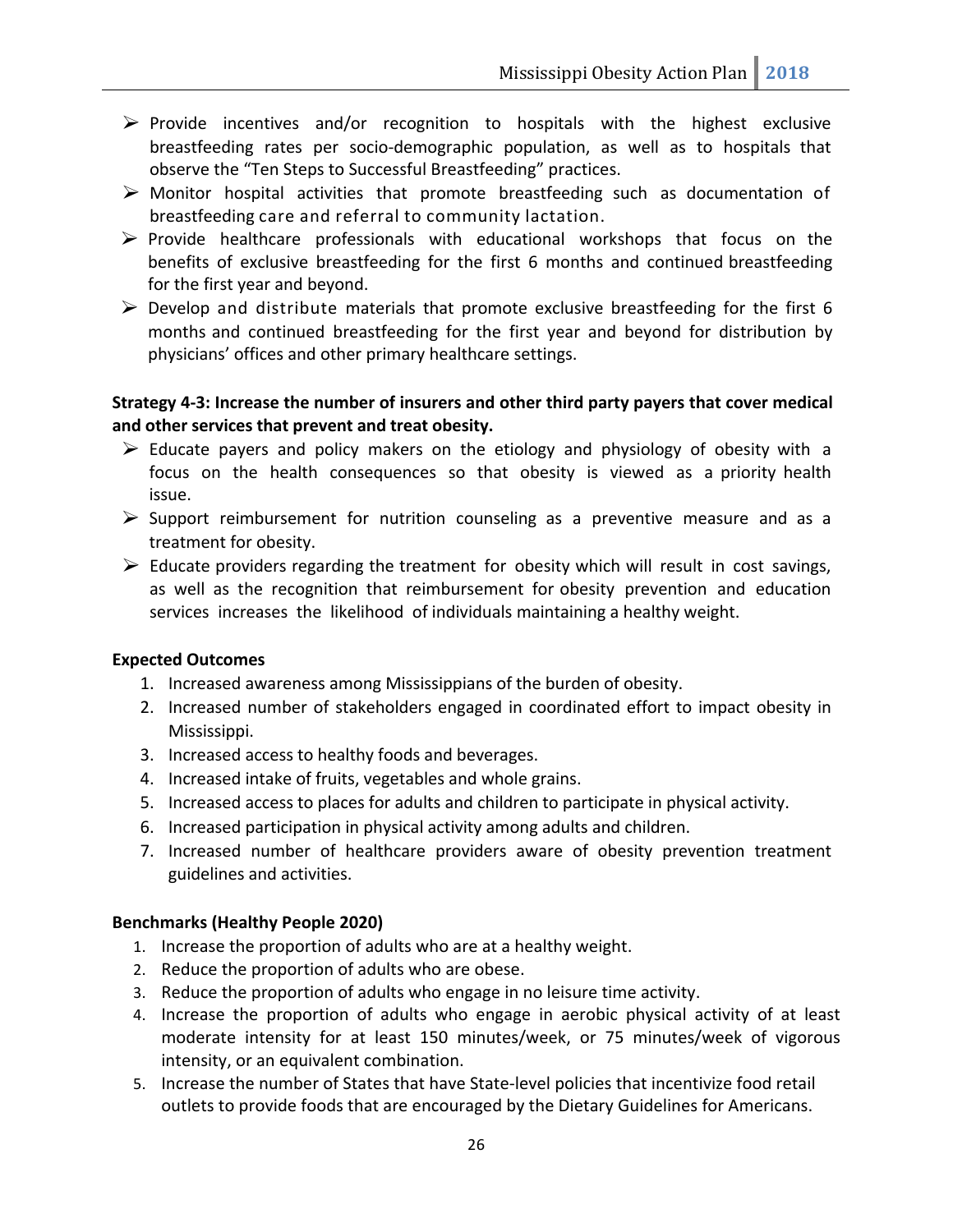- 6. Increase focus of school as target area
- 7. Increase the proportion of mothers who exclusively breastfeed their babies in early postpartum and at 6 months to 60%, and increase the proportion of mothers who breastfeed at one year of age to 25%

**F. Budget**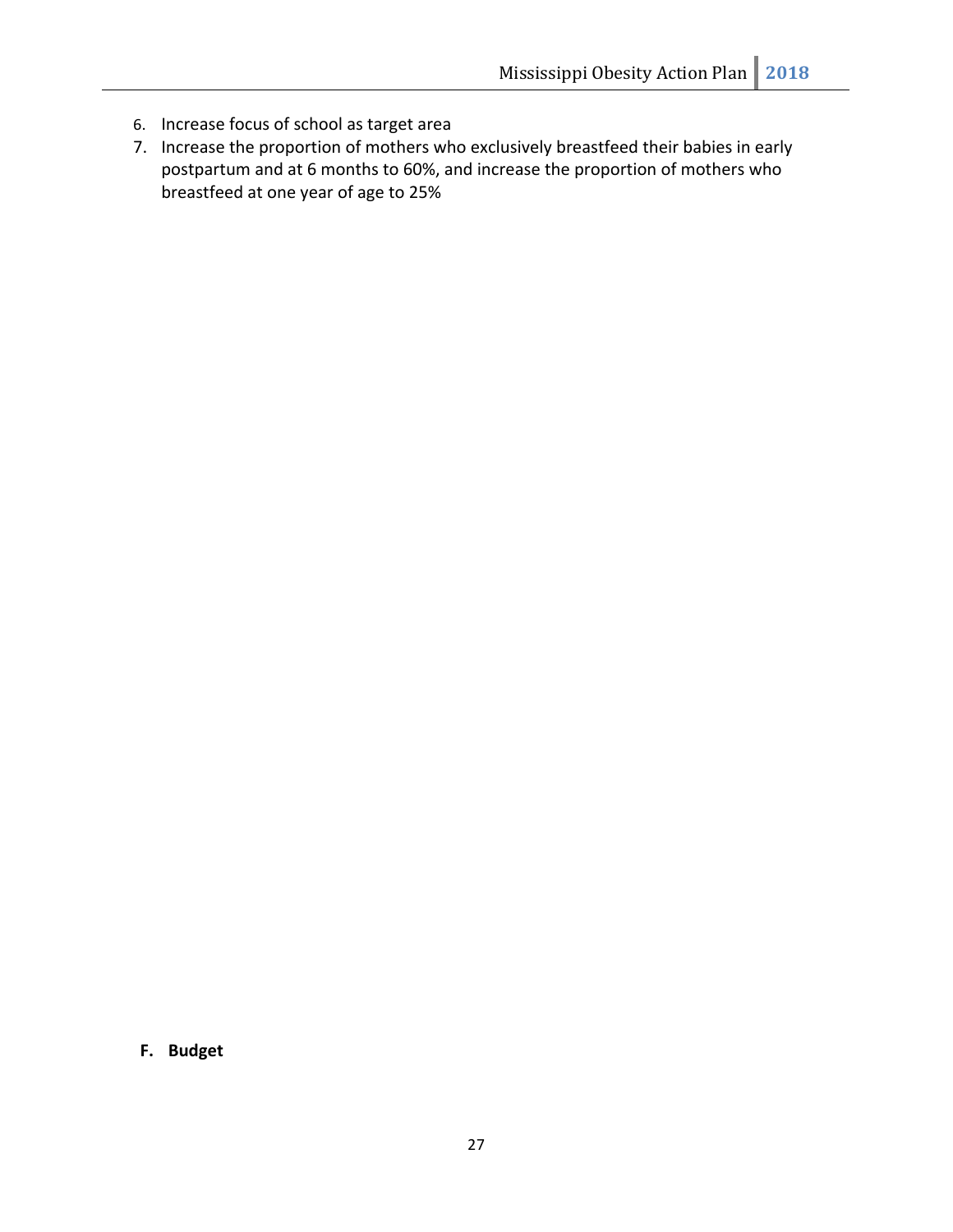To adequately address obesity in Mississippi, a greater investment is required to facilitate a lasting impact. The obesity action plan focuses on three priorities which includes healthy eating, physical activity and healthy weight. The goal of this action plan is to provide high-level strategies that focus on changing behaviors that often lead to overweight or obesity. The strategies and goals highlighted in the obesity action plan are intended to outline key examples of best and promising strategies for reducing overweight and obesity in Mississippi, while encouraging collaboration, coordination and the maximization and utilization of resources. The funding requested will allow MSDH to begin to close identified gaps in staff and data and build a greater capacity to define and adequately address obesity and other chronic diseases across the state.

#### **Goal 1** \$3,000,000

**Improve state and local capacity and support to address physical activity and healthy eating** across the lifespan in MS.

- A. Funding will support implementation efforts related to the Obesity Action Plan including education, training, coalition building, and systems change.
- B. The Obesity Action Plan includes supporting local communities and coalitions to implement evidence-based interventions, conducting trainings, collecting data and developing and maintaining a web-based obesity resource directory which would be available to providers and the public. Small grants and incentives for partners, schools, and local communities will be a critical feature of this goal.

## **Goal 2 \$2,100,000**

Develop an intergenerational, culturally sensitive public awareness campaign on preventing **obesity through healthy choices and physical activity.** 

- A. Develop statewide obesity health communication and marketing campaigns including a special focus on education and marketing to at-risk populations.
- B. Provide outreach and information to Mississippians on obesity prevention and develop a "train the trainers" program to support a speaker's bureau.

#### **Goal 3 51,500,000**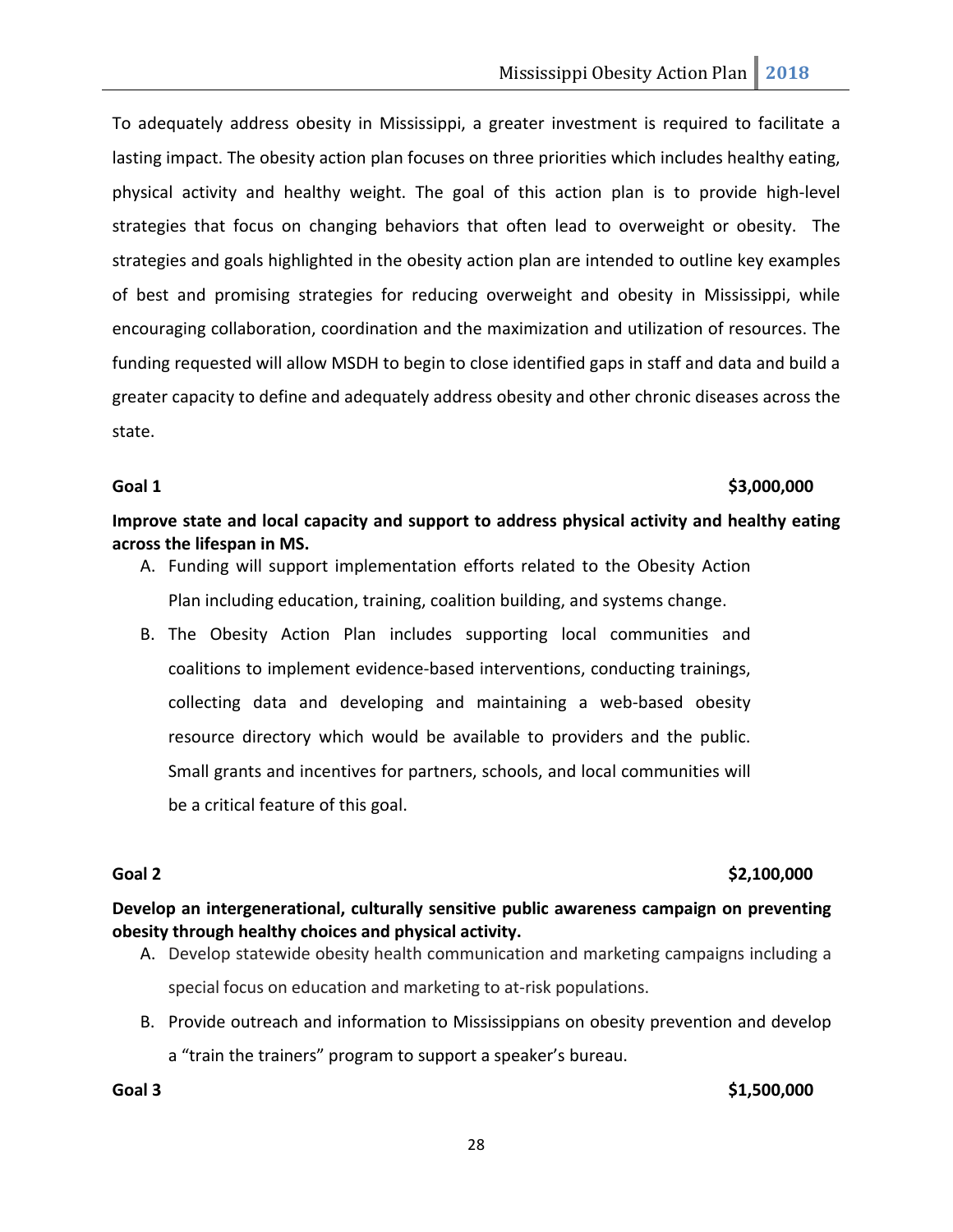Increase workplace awareness of the obesity issue and increase the number of worksites that have environments that support wellness, including weight management, healthy food **choices, physical activity, and lactation support.**

A. Provide education, training and incentives to worksites that have

environments that support obesity prevention.

#### **Goal 4 \$2,600,000**

**Increase support for the promotion of healthy eating and physical activity within Mississippi's healthcare system and among health care professionals.** 

- A. Work with health care providers to implement systems of referral for obesity prevention.
- B. Provide outreach and information to healthcare providers regarding obesity prevention.
- C. Provide incentives to hospitals that support breastfeeding practices.
- D. Develop education materials that promote exclusive breastfeeding.

#### **Assure a sustainable obesity prevention infrastructure and workforce.**

A. Funding for obesity personnel to include a nurse, registered dietitian, physical activity specialist, obesity coordinator, and evaluator.

**Total \$9,950,000**

# **HOW CAN YOU GET INVOLVED?**

**Goal 5 \$750,000**